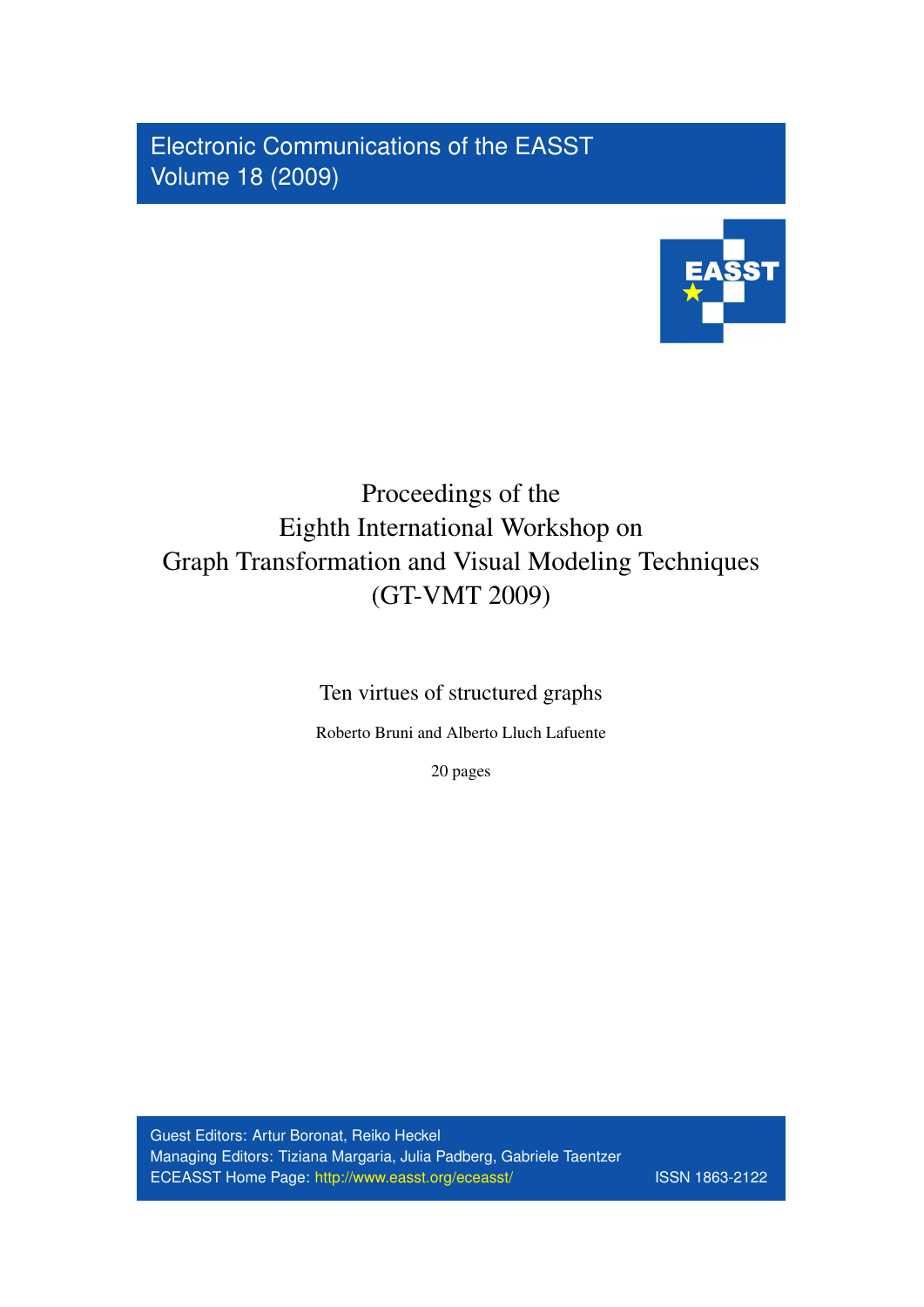

# Ten virtues of structured graphs

#### Roberto Bruni<sup>[1](#page-1-0)</sup> and Alberto Lluch Lafuente<sup>1</sup>

 $1$ [bruni@di.unipi.it](mailto:bruni@di.unipi.it) [lafuente@di.unipi.it](mailto:lafuente@di.unipi.it) Dipartimento di Informatica, Universita di Pisa `

<span id="page-1-0"></span>Abstract: This paper extends the invited talk by the first author about the virtues of structured graphs. The motivation behind the talk and this paper relies on our experience on the development of ADR, a formal approach for the design of styleconformant, reconfigurable software systems. ADR is based on hierarchical graphs with interfaces and it has been conceived in the attempt of reconciling software architectures and process calculi by means of graphical methods. We have tried to write an *ADR agnostic* paper where we raise some drawbacks of flat, unstructured graphs for the design and analysis of software systems and we argue that hierarchical, structured graphs can alleviate such drawbacks.

Keywords: Hierarchical graphs, Graph Grammars, Visual Languages

*If you can find something everyone agrees on, it's wrong* — M. Udall

# 1 Introduction

Graph-based notations, techniques and tools play a fundamental role in the analysis of complex systems: on the one hand they rely on a solid mathematical basis, on the other hand they make it possible to render the formal analysis in visual notation best accessible for non graph theorists, like business analysts.

However, the complexity of modern software systems like those emerging in global computing and in service oriented architectures is such that the "representation distance" w.r.t. ordinary graph transformation methodologies has grown larger and larger and poses serious problems in terms of issues such as, e.g., scalability, open endedness, dynamicity and distribution. Furthermore, the same kind of complication hampers indiscriminately all phases involved in the modeling process (specification, design, validation and verification).

We aim to show that one good way to tackle complexity and to enhance efficient formal reasoning is to superimpose some structure on complex graphs, a general consideration that finds application in several different contexts where graphical notations are widely adopted and standardized (e.g., Unified Modelling Language, Petri nets, BPEL and other workflow models, reference modeling languages, process calculi encodings). In other words, we propose to consider structured graphs instead of flat graphs.

The most prominent approach to structured graphs is probably the use of *hierarchical graphs*. Indeed, many hierarchical models have already appeared in the literature that exploit some notion of containment of a graph into a node or an edge and treat it differently from the ordinary linking of components. Amongst the various approaches we mention bigraphs [\[JM03\]](#page-20-0), hierarchical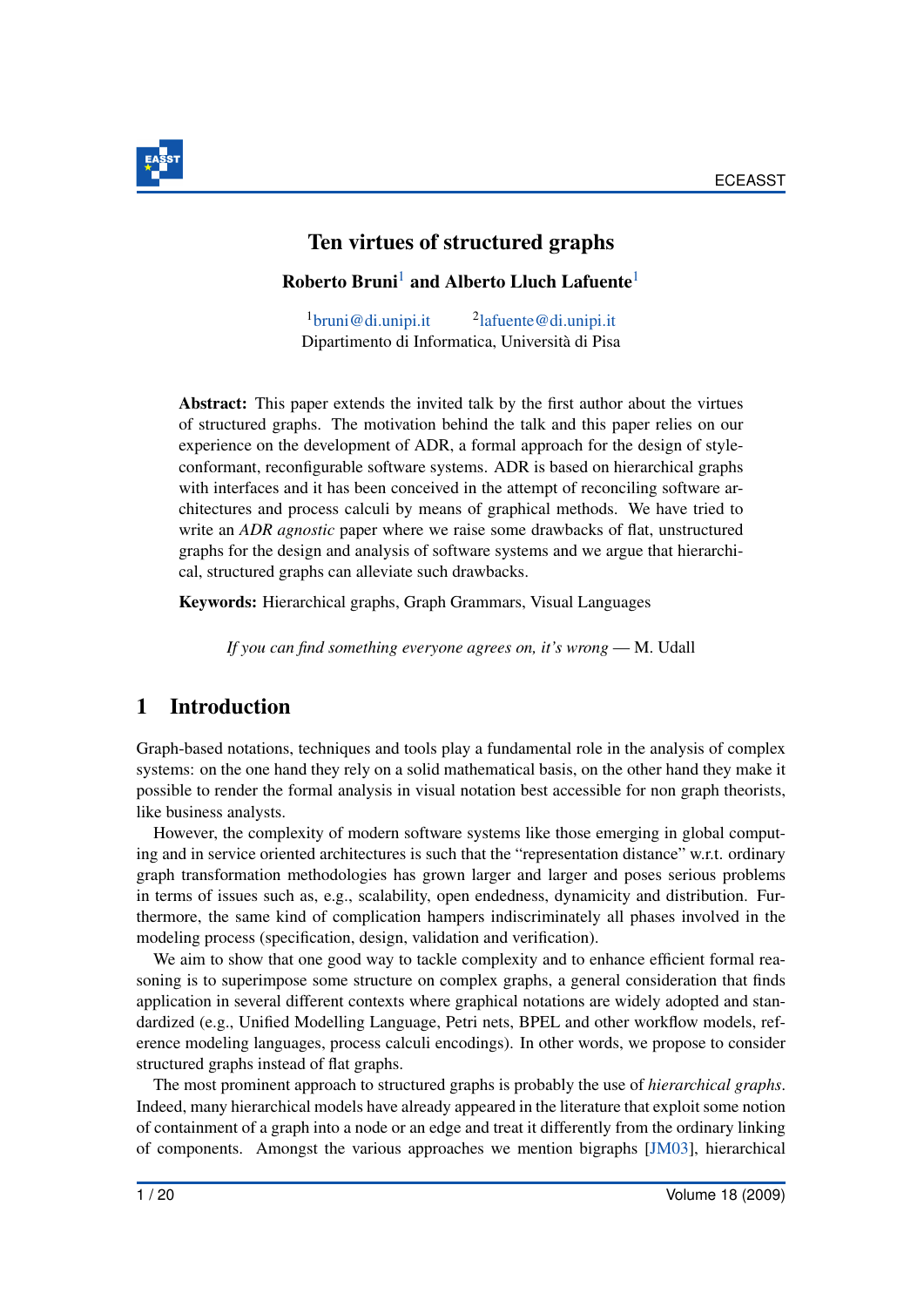

<span id="page-2-1"></span>

Figure 1: Two different drawings of the same network

graphs [\[DHP02,](#page-19-0) [DHJ](#page-19-1)+08], shaped graphs [\[HM04\]](#page-20-1) and designs [\[BLMT08\]](#page-18-0) (our own contribution to this field).

We will discuss the benefits of using structured, hierarchical graphs over unstructured, flat graphs in the context of ten key aspects that arise in the graph-based engineering of software systems. More precisely, we shall consider design issues such as understandability (Section [2\)](#page-2-0), abstraction (Section [3.2\)](#page-6-0), composition (Section [3.3\)](#page-7-0) and requirements specification (Section [3.1\)](#page-3-0), dynamic aspects like behaviour (Section [5.1\)](#page-12-0) and reconfiguration (Section [5.2\)](#page-13-0), and analysis activities such as model finding (Section [4.1\)](#page-9-0), conformance (Section [4.2\)](#page-10-0) and verification (Section [6\)](#page-14-0). Last, we survey a particular application of graphs: the visual encoding of process calculi (Section [7\)](#page-15-0). Final remarks are in Section [8.](#page-17-0)

### <span id="page-2-0"></span>2 Understanding graphs: Parsing and Browsing

Graphs find important applications as a convenient visual formalism in many different fields, ranging from software engineering, database and web design to networking, systems biology, global and grid computing, to cite a few.

Through visual interfaces, graphs give the possibility to grasp at one glance the connection between the represented entities (think e.g. of entity-relationship diagrams, UML class diagrams, folder trees in virtual desktops).

There are many different ways to represent graphs in textual notation, a task which is necessary for graph manipulation by machines (parsing, storing, analysing, modifying). Wellknown examples are adjacency lists, adjacency matrices, XML formats such as GML [\[GML\]](#page-20-2) and graphml [\[Gra\]](#page-20-3), or the DOT format used by graphviz [\[dot\]](#page-19-2). All such formats are usually less amenable for user interaction, because the graph topology is less evident for human reading. Similarly, some information can be rendered visually better than textually. For example, DBLPVis [\[DBL\]](#page-19-3) shows co-authorship relation between persons exploiting colours, node diame-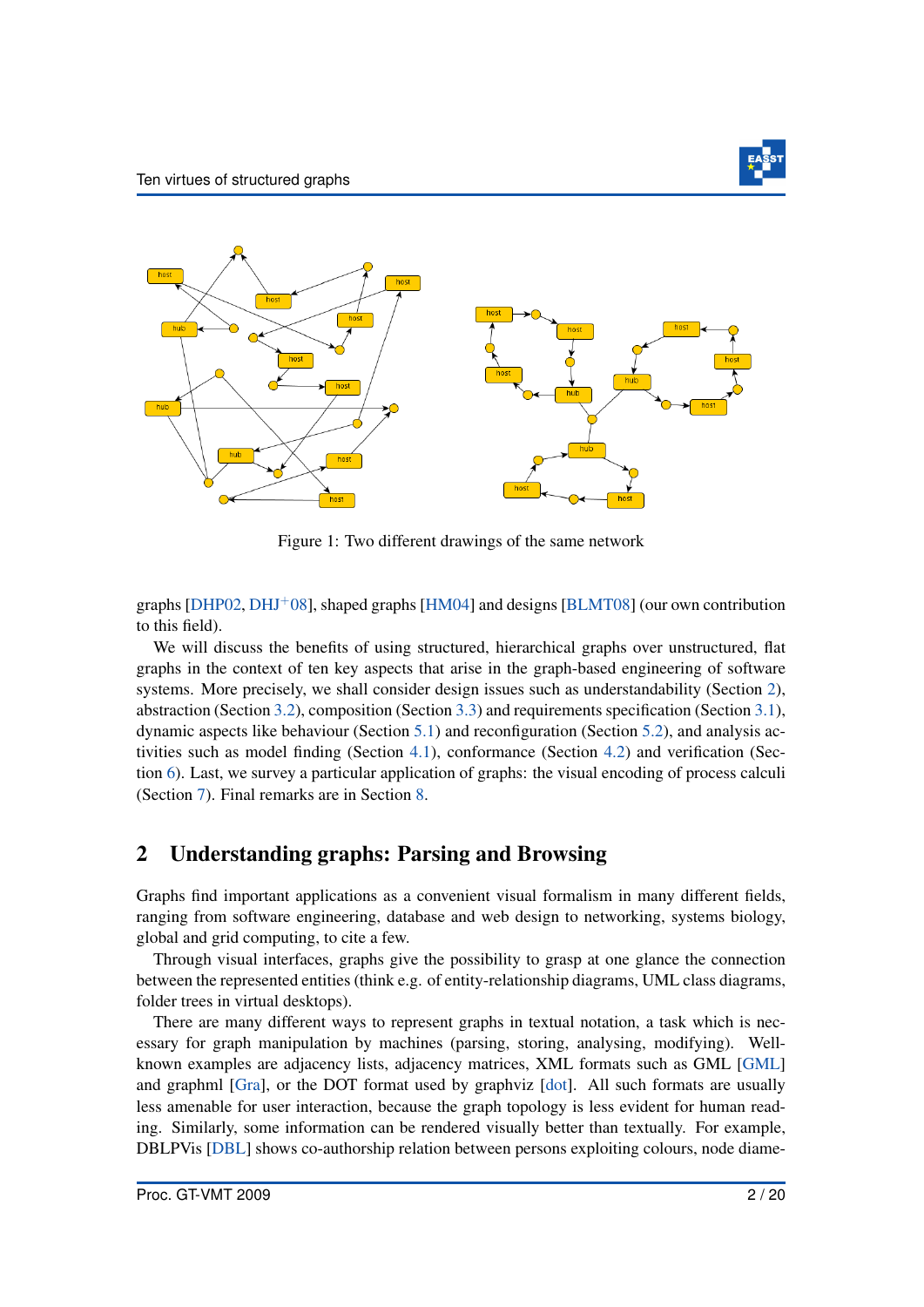

ters and node distance to visualise different kinds of semantic information.

In the case of large monolithic graphs, visual notation begins to suffer from the same limitations as the textual notation, because it can be problematic for the user to parse, find and browse the portion of the graph more relevant to her/him. In this sense, automatic drawing techniques are also important for visual rendering.

A first virtue of structured graphs is overcoming several limitations related to the textual and visual representation. To see this, let us consider the representation of networks that connect different kinds of nodes including hosts and hubs. This kind of networks will be used as a running example over the paper.

Figure [1](#page-2-1) shows two isomorphic flat graphs representing the same network, however it is evident that the "logical" structure of the connection topology emerges better in the rightmost representation, which exposes the presence of three rings whose hubs are attached together to form what informally can be called a "star of rings".

One can also note that a ring is just a line of hosts whose ends are connected to the same hub. This corresponds to fix a way to read the graph according to some sort of "blueprint" that explains how it is organised: at the topmost level there is the whole graph seen as a star of subgraphs, which in turn are all ring-shaped with a principal hub connected in line with a (possibly different) number of other components.

Recursively, one could think of a way to allow stars as components of rings, e.g. by introducing some adaptor components, like some special hubs. In this case, one would have to deal with even more complex networks, like the one in Figure [2,](#page-4-0) where the blueprint is made explicit: components are grouped by encircling them in a titled box (i.e. the type of the subnetwork) and titled boxes can be nested. For example, Figure [2](#page-4-0) shows a network composed of three rings, where one of the rings contains a subnetwork with two rings. In this particular case, it is worth noting that the underlying flat graph would be ambiguous w.r.t. the proper structure of the network, as a different parsing could place the two leftmost rings as nested within the central one, and the two rightmost rings at the top layer.

Our point is that having some sort of "blueprint" of the graph would help to predicate over relevant subgraphs. For example, exposing the structure of the network can e.g. help in organising software updates or load balancing policies and also to carry inductive proofs of properties. It also allows for posing the attention to and navigate through smaller coherent portions of the graph. Finally, it will be argued later that the hierarchy structure makes it possible to define textual notation that is machine-readable and human-readable at the same time.

# 3 Designing Graphs

#### <span id="page-3-0"></span>3.1 Requirements and Specification

Graph-based approaches to software engineering (e.g. [\[BP05,](#page-18-1) [BH04\]](#page-18-2)) often reduce the specification of static (i.e. topological, structural) requirements to the characterisation of a set of graphs (those that fulfil the requirements) and requirement conformance to set membership. In our scenario, for instance, a requirement can be that *networks must be ring-shaped* which must be modelled by characterising in some way the set of ring-shaped graphs.

Typically, the sets of graphs to be specified are infinite (such as *all ring-shaped graphs*) or at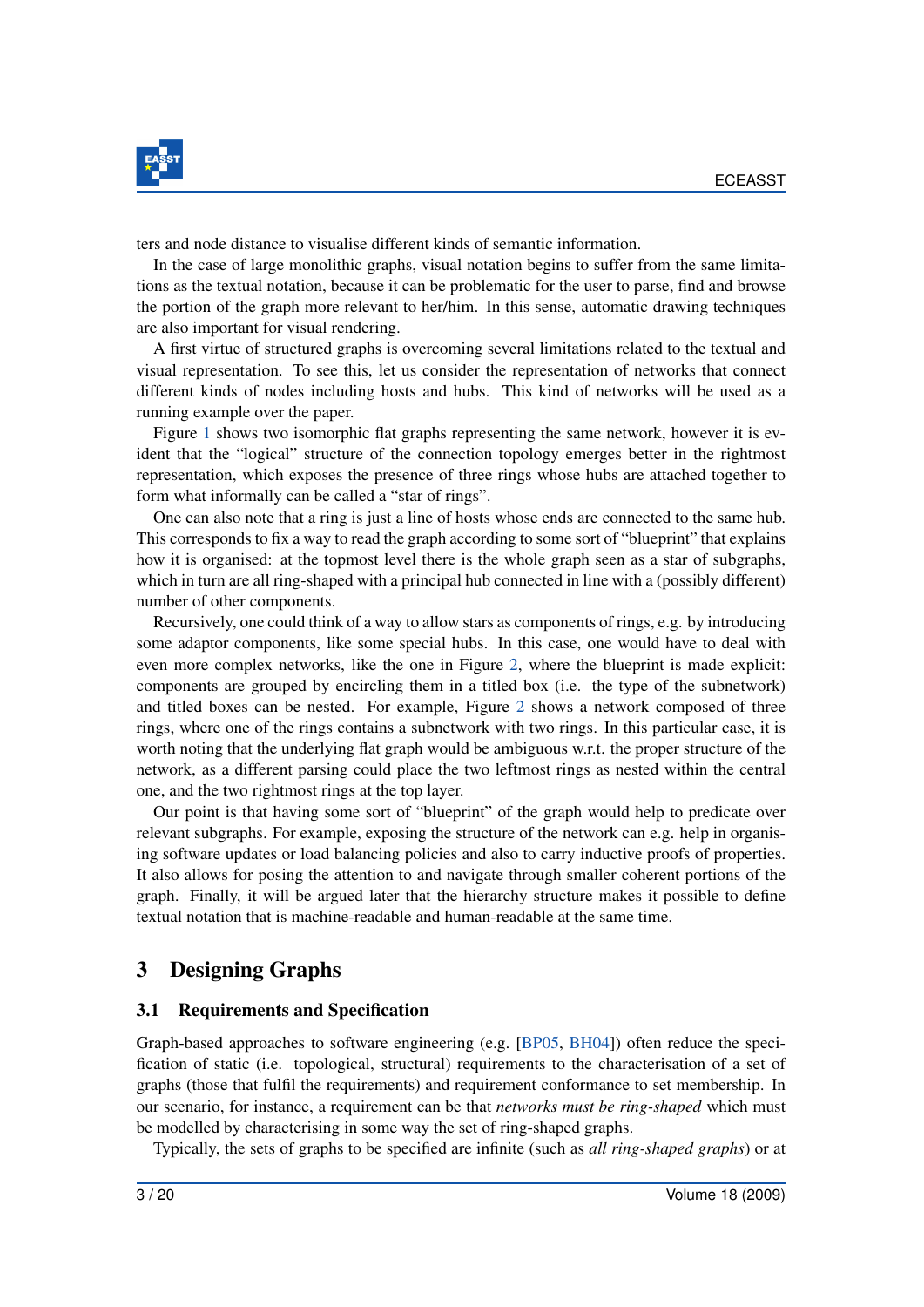<span id="page-4-0"></span>

Figure 2: A structured network with some explicit blueprint

<span id="page-4-1"></span>

Figure 3: A type graph (a), an entity/relation diagram (b) and graph grammar production (c).

least sufficiently large (such as *all ring-shaped graphs with at most n hosts*) to make an enumerative description cumbersome when not unfeasible. A variety of mechanisms have been developed and are used to finitely describe sets of graphs in order to make, for instance, set membership decidable and, possibly, efficient. This issue will be discussed in more detail in Section [4.2.](#page-10-0)

Type graphs have been traditionally used in graph transformation approaches  $[CMR+97]$  $[CMR+97]$  as a convenient way to label graph items with types and to constrain the way in which items can be interconnected. Type graphs have been used in various graph-based approaches to software engineering (e.g. [\[BBGM08,](#page-18-3) [BHTV04\]](#page-18-4)), but although they offer a simple and elegant mechanism for imposing *local* constraints, their main limitation is the intrinsic difficulty to express *global* ones. To see this, consider *line-shaped graphs*. A type graph can express the fact that there is a particular type of host which has two connections (tentacles) to a connection node (see Figure  $3(a)$  $3(a)$ ) but it is not possible to define a type graph that imposes requirements such as *connectivity* (no host is disconnected) or *aciclicity* (hosts do not form rings). Intuitively, such properties are *global* in the sense that they regard the whole graph.

Type graphs resemble some mechanisms that are used in visual specification languages used in the area of software engineering. For instance, one of the de-facto standards, the UML, makes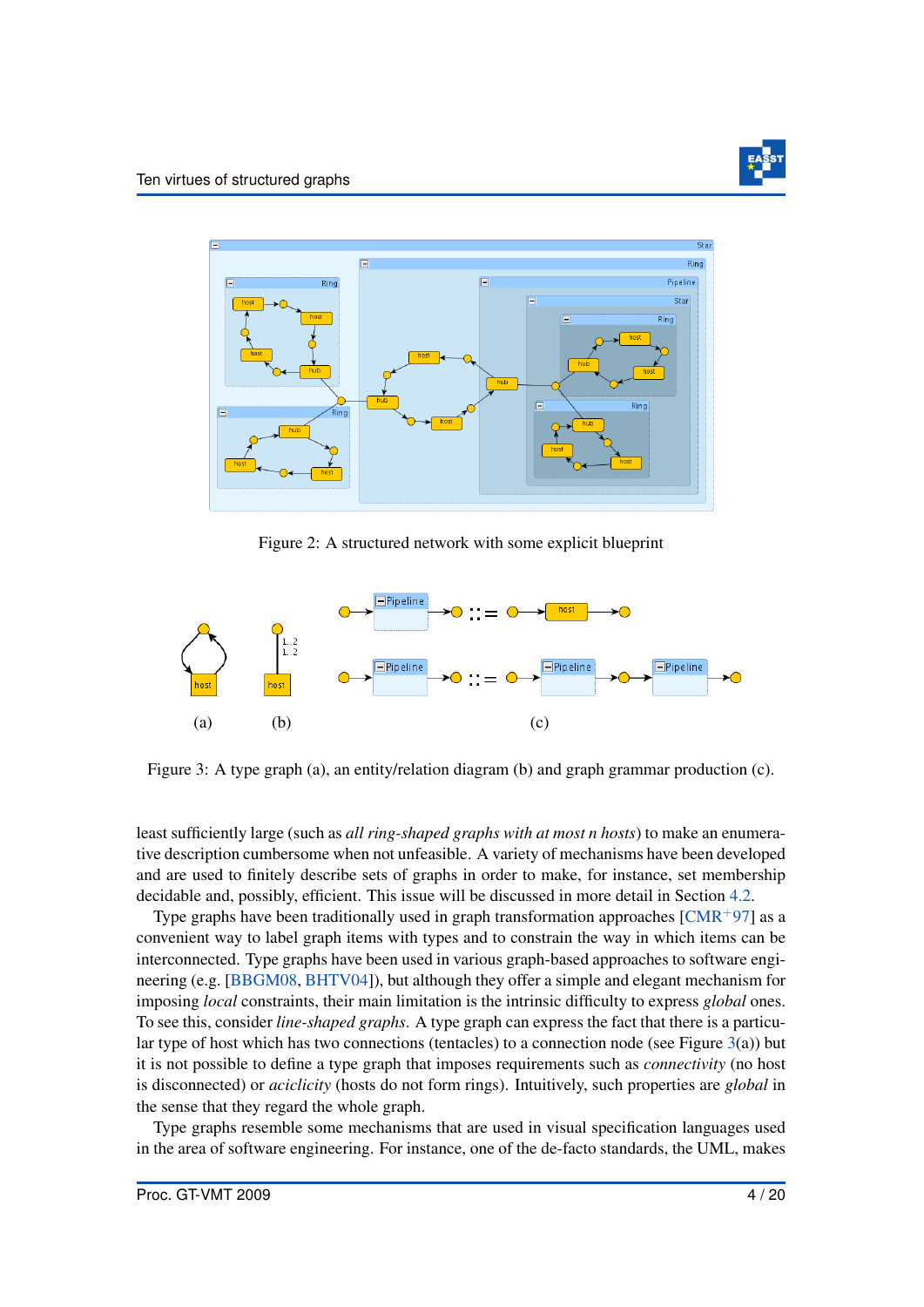

use of entity-relationship diagrams that introduce both a vocabulary of items (entities) and the way they can be related (relations). A difference with type graphs that makes such diagrams a bit more flexible is the possibility to impose cardinality constraints. We can, for instance, impose an entity of type *host* to be connected to at least one and at most two connection nodes and, vice versa, we can impose each connection node to be related to at least one and at most two hosts of type host (see Figure  $3(b)$  $3(b)$ ). However, this is still not sufficient to characterise lineshaped networks: there are infinitely many collections of hosts that satisfy the former cardinality constraint while not being line-shaped.

To tackle such limitations of UML specifications, complementary mechanisms have been developed, such as the *Object Constraint Language* (OCL). The main idea is to impose further logic-based constraints over admissible graphs. Such mechanisms are not new in the research area of graphs. Indeed, Courcelle has thoroughly studied logics for graphs and their expressiveness. One of the examples in his works is the well-known fact that graph reachability (required to characterise connectivity) cannot be expressed in first-order logic: second-order logic is needed. Courcelle has developed the *Monadic Second-Order ogic for graphs* (MSO) and has studied its expressiveness in comparison to *graph grammars* [\[Cou97\]](#page-19-5).

Graph grammars  $\text{ICMR}^+$ 97, [EHK](#page-19-6)<sup>+</sup>97] are another fundamental approach to characterise graph sets by providing a grammar that inductively generates all the graphs of the set. A prominent example are *Hyperedge Replacement Grammars* [\[Hab92\]](#page-20-4) that can be considered as the equivalent of traditional context-free grammars. In the context of software architectures, for instance, this approach was first proposed in [Mét98] and subsequently followed by various authors [\[HM04,](#page-20-1) [BLMT08\]](#page-18-0). Graph grammars do also have some limitations. For instance, it is wellknown that a context-free graph grammar cannot characterise the set of all regular grids [\[Hab92\]](#page-20-4).

The mentioned approaches can be considered as complementary and can be used together to express complex system requirements. The most evident example is UML technology. Another analogy in this regard can be done with *Membership Equational Logic* [\[Mes98\]](#page-20-6) and *type systems for programming languages* where a generative mechanism (e.g. the signature, the syntax) characterise the *main* types (i.e. sets of elements) and deduction mechanism based on inference rules are used to characterise more refined subtypes.

Which is the most convenient mechanism to deal with *structured* graphs? In  $[BBG^+08]$  $[BBG^+08]$  it is argued that logic-based definitions are more suitable when the system under study is in a primitive state where the actual requirements (and hence the structure) are not well-understood and are refined again and again (which mainly amounts to adding, removing or modifying predicates). Instead, when the requirements become mature and the structure of the graphs becomes clear, then inductive definitions seem better suited.

Inductive mechanisms such as graph grammars (that also includes type graphs) provide unique advantages. Consider the example of line-shaped graphs. An inductive definition simply says that a line-shaped graph is a host with two ports or the concatenation of two line-shaped graphs (see Figure [3\(](#page-4-1)c)) and the derivation tree explains the structure of the graph (how it has been generated).

On the other hand, a logical characterisation of line-shaped graphs consists on stating that: a) they are strongly connected, b) they are acyclic, c) each host is connected to exactly two hosts except for the hosts at the extremes of the line. As a concrete example, predicate a) is roughly in MSO as  $\forall a, b. \forall X. ((\forall y, z(y \in X \land z \in R(y,z) \rightarrow z \in X) \land \forall y. (R(a,y) \rightarrow y \in X)) \rightarrow b \in X)$ , where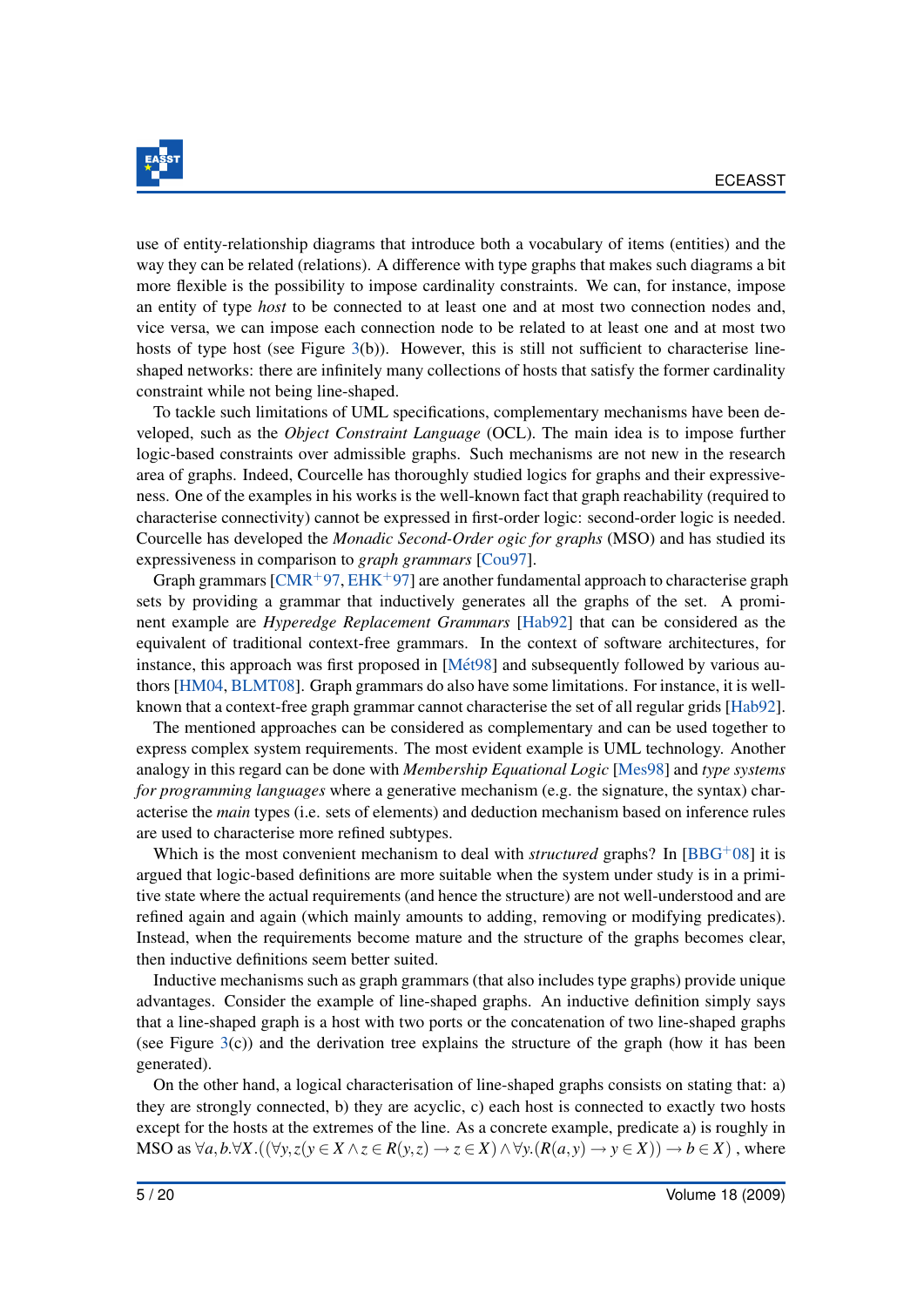

<span id="page-6-1"></span>

Figure 4: A flat, explicitly structured graph (a), a flat, implicitly structured graph (b) a hierarchically structured graph (c).

*X* is a set of nodes, *a*, *b*, *y* and *z* are nodes, *R* abbreviates the existence of an edge between two nodes. Predicates b) an c) can be formalized in a similar way.

While the MSO formulae are essentially (rather unstructured) logical sentences, the inductive definition is in some sense a *structured* definition, amenable to inductive reasoning and enjoying nice *compositional* features as we shall discuss in Section [3.3](#page-7-0) as well as having further virtues that we shall continue highlighting in the rest of the paper.

### <span id="page-6-0"></span>3.2 Abstraction and refinement

Software systems are too complex to be designed, analysed and developed monolithically. One main remedy to master such complexity is *abstraction*. Prominent examples are present in the layered approaches to computer networks (TCP/IP stack), operating systems (OS layers) and software applications (architectural layers and tiers). Abstraction layers allow us to handle a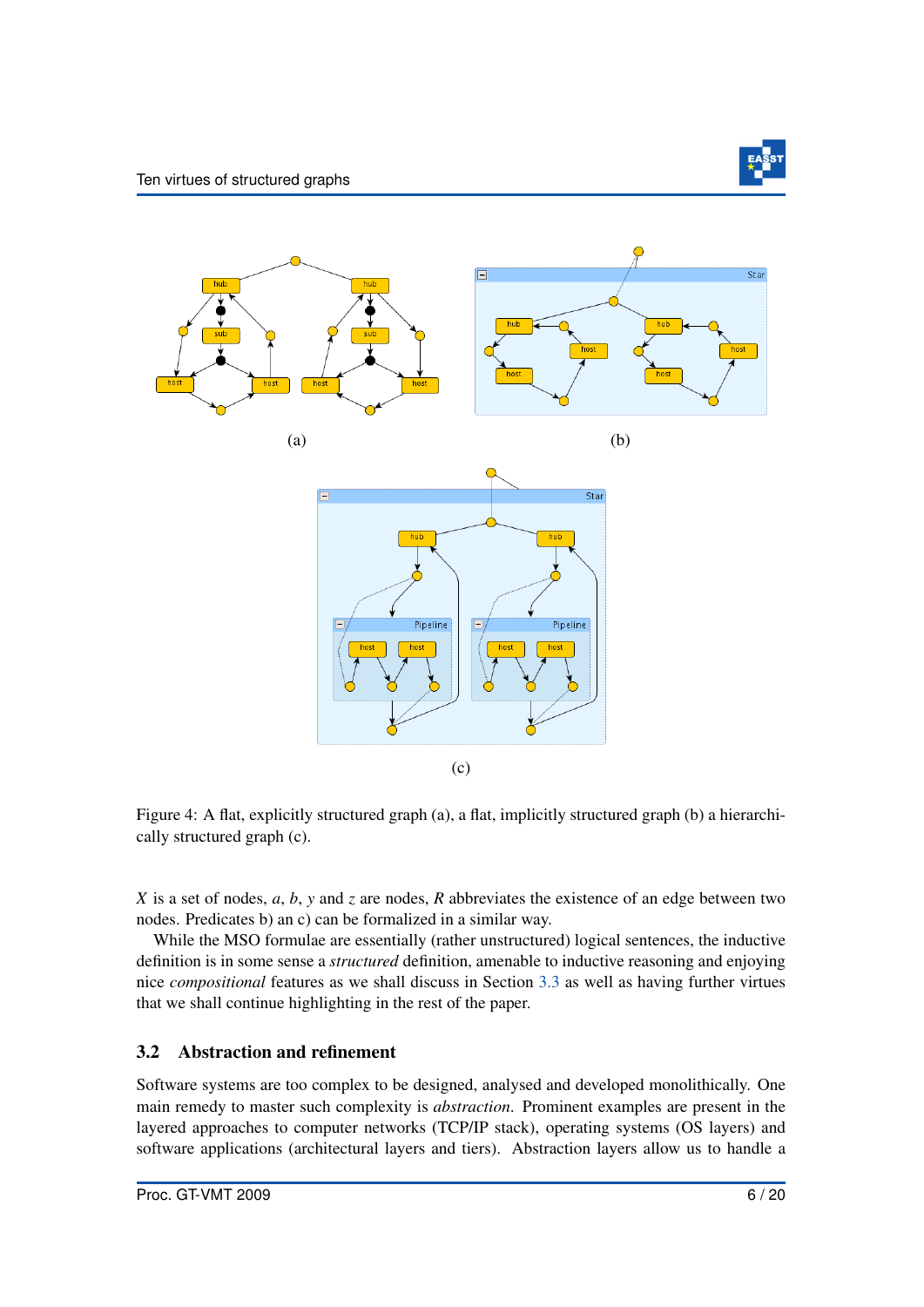

complex system at different levels of granularity, abstracting away subsystems whose details are not relevant at that point. When needed, *refinement* can reveal the internals of an abstract component. Another advantage of the use of abstraction and refinement arises in presence of open systems, where some parts of the system are not specified. In sum, abstraction is a fundamental aspect that enables *scalability*, *understandability*, and *modularity*.

Unfortunately, flat graphs are not a completely satisfactory model to deal with abstraction layers. Layers in flat graphs are typically modelled using a tree-like structure. A prominent approach that follows this spirit are Milner's bigraphs [\[JM03\]](#page-20-0) where the locality structure and the (unstructured) communication topology are represented by two overlapping graphs: a tree for locality, called the *place graph*, and an arbitrary graph for communication, called the *link graph*. Still superimposing some structure is different than explaining how such structure has been obtained, an option that is found in structured hierarchical graphs and has further benefits.

As a simple example that regards our running scenario, consider a network formed by a star of rings, where a ring is seen as a line closed in circle. Using flat graphs the logical grouping of the hosts that form each line, for instance, must be encoded ad hoc (e.g. using the tree structure denoted with the edges of type *sub* in Figure [4](#page-6-1) (a)) to avoid confusion. The resulting structure becomes complex, hard to understand and to manipulate.

An inductive definition of graphs (as explained in Section [3.1\)](#page-3-0) by means, e.g. of contextfree graph grammars [\[Hab92\]](#page-20-4), can mitigate the problem. The best analogy one can offer is the functional reading of a grammar, where syntactical categories are seen as *types*. So, implicitly, a graph produced by a graph grammar has a parsing and a type and so do its (proper) subgraphs. The idea is then that such information can be recovered to understand or manipulate graphs in a layered way (see Figure [4](#page-6-1) (b)).

Using hierarchical graphs (e.g.  $[DHP02, BLM09]$  $[DHP02, BLM09]$  $[DHP02, BLM09]$ ) we can combine the benefits of tree-like structuring of layers with the inductive definition of graphs. In a way, the layering is encoded within the graphs by the use of hierarchical edges, i.e. edges that contain graphs (Figure [4](#page-6-1) (c)). For this purpose, the notion of interface becomes crucial as it represents the relation between an abstract component (hierarchical edge) and its internal details (graph). We will see this in Section [4.1.](#page-9-0)

#### <span id="page-7-0"></span>3.3 Composition

We have seen in Section [3.2](#page-6-0) that structured graphs enable modularity and top-down development by refinement. We will see here that they facilitate bottom-up development by composition, as well.

Arbitrary compositions can result in ill-shaped systems. For example, Figure [5\(](#page-8-0)a) shows a broken pipeline obtained as the union of two pipelines and an incorrect attempt to repair it by fusing two nodes. This is the main disadvantage of flat graphs, i.e. they do not have an explicit mechanism to define the legal operations that can be used for composing larger graphs.

To avoid this and to guarantee that only well-formed compositions are possible, the notion of a graph interface is fundamental. A flat graph can be decorated with ad-hoc items to represent its interface but this results in cumbersome representations where the interface is usually hard to recover. To overcome such limitations various notions of graphs with interfaces have been proposed.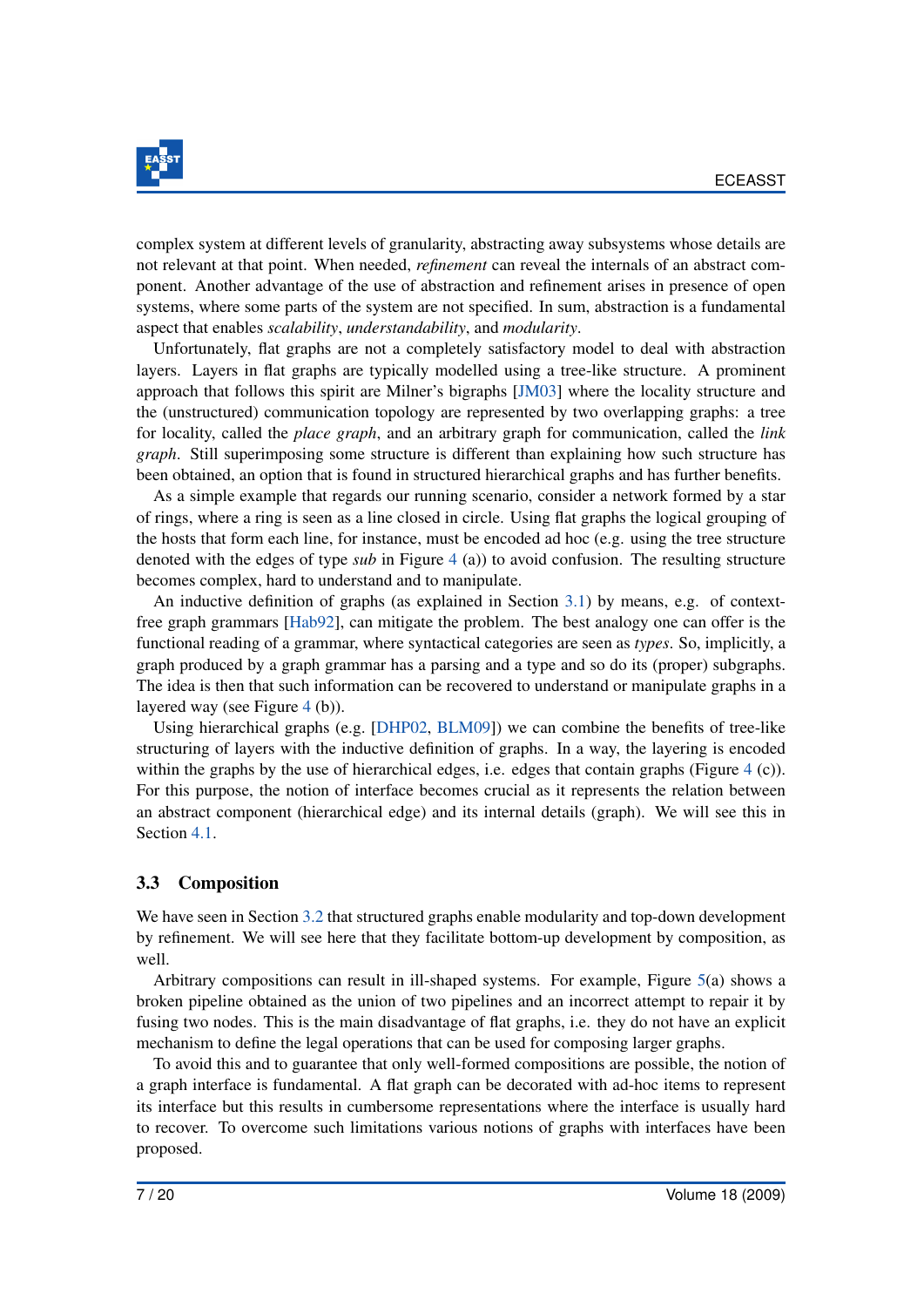

<span id="page-8-0"></span>

Figure 5: A free composition (a) and a functional production (b).

A graph interface is usually formed by a *skin* (the external aspect of the graph) and a relation between the skin and the graph itself (usually called the *body* graph). A typical mechanism (used e.g. in  $[DHJ^+08, BLMT08]$  $[DHJ^+08, BLMT08]$  $[DHJ^+08, BLMT08]$  is to use a hyperedge as the skin and to define a relation between the surrounding nodes the edge is attached to and some nodes of the body graph. Other mechanism have been proposed and are used for instance in ranked graphs [\[Gad03\]](#page-19-7), bigraphs [\[JM03\]](#page-20-0), syntactic grap judgments  $[FHL<sup>+</sup>06]$  $[FHL<sup>+</sup>06]$  and borrowed contexts  $[EK06]$ .

The notion of graph interface facilitates the development of composition mechanisms. Various such notions can be found in the literature. For instance, compositions for graphs with name interfaces [\[Gad03\]](#page-19-7) operate by disjointly unifying graphs and merging their common nodes (those declared in the interfaces). Other, more complex compositions can also be found for bigraphs [\[JM03\]](#page-20-0).

In all such cases, a disciplined, structured way of composing graphs is given by means of some graph algebra. Context-free graph grammar approaches to requirements such as those mentioned in Section [3.1](#page-3-0) provide a unique advantage in this sense: a functional reading of the grammar provides a set of well-formed compositions. For instance, Figure [5\(](#page-8-0)b) depicts the functional reading of the productions in Figure  $3(c)$  $3(c)$ : the left-hand side of a production is now drawn as the enclosing box (interface), while the right-hand side is drawn as the enclosed graph. The first operation can be seen as a constant that returns a Pipeline formed by a single host, the second operation takes two arguments of type Pipeline, concatenates them and returns the resulting Pipeline (the order of the arguments is usually implicit in the graphical drawing, along occidental reading convention). Moreover, we can assign names to such operations, like those shown in the top-bars of the corresponding boxes and then have a correspondence between the term algebra over such operators and the flat/structured graphs that we can build. For example, the term host; host denotes a pipeline with two hosts.

# 4 Analysing Graphs

It is rather common that several attempts are needed before system requirements are fully assessed, i.e. the requirements need to be validated to make sure that all desired models can be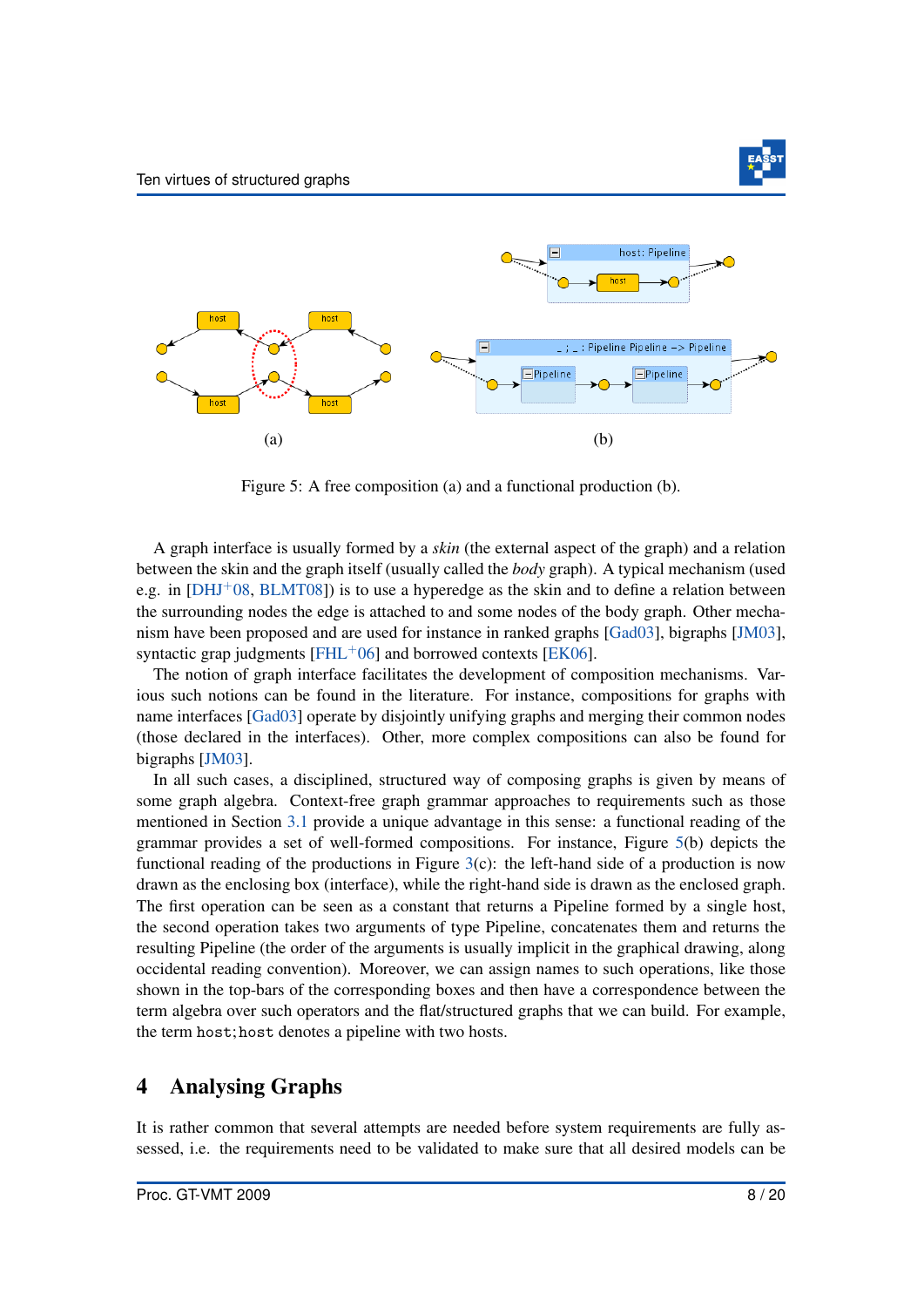



Figure 6: Constructing a line using a grammar derivation.

accepted and that no erroneous model is allowed. In case some models are found that violate such assumptions, then the problem has to be reported as a feedback to possibly upgrade the specification of requirements. Thus, model construction and model conformance can play a prominent role during (and also after) the phase of requirements assessment.

### <span id="page-9-0"></span>4.1 Model construction

Once we have a first version of a system's requirements we might want to study the set of systems that satisfy them, with the purpose of understanding better the requirements, finding inconsistencies with informal descriptions, or discovering missing specifications. This analysis activity has been coined by Daniel Jackson as *model finding* [\[Jac06\]](#page-20-7).

Jackson's approach is based on first-order logic and has been also applied to graph-based modelling  $[BBG<sup>+</sup>08]$  $[BBG<sup>+</sup>08]$ . The main idea is that Boolean variables and predicates are used to denote the presence or absence of graph items (edges, nodes, tentacles, possibly typed) and further predicates are used to characterise the requirements. Having fixed a bound on the admissible instances of each graph item, the set of all (bounded) graphs satisfying the requirements is given by all the possible ways of satisfying the Boolean predicate that results from combining the available items.

The imposed bounds restrict the approach to finite subsets of the graphs under study. Still, the size of such sets can likely explode due to the arbitrary ways of pasting graph items. Unstructured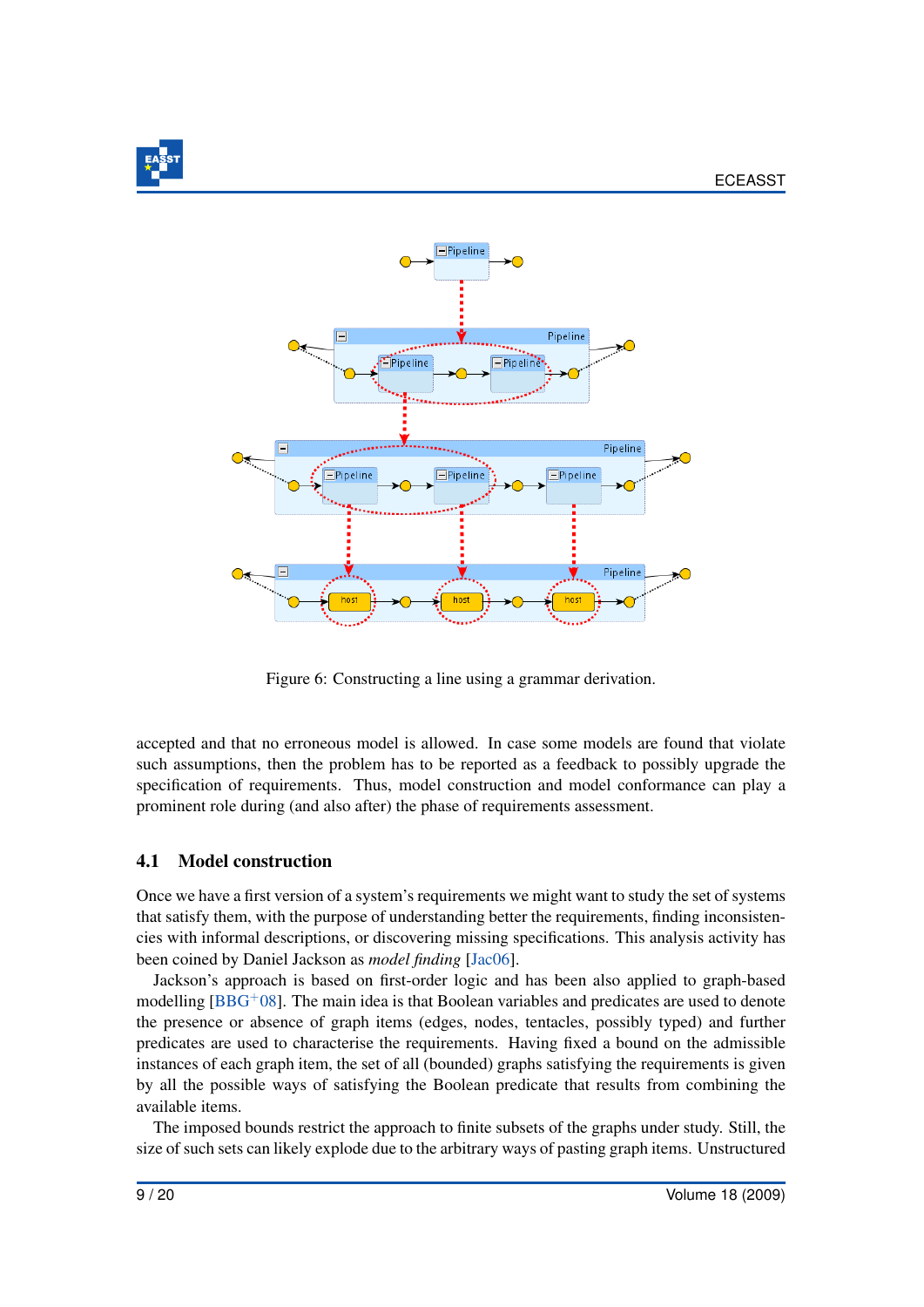

<span id="page-10-1"></span>

Figure 7: Constructing a line using a grammar derivation.

graphs are thus not easily handled. This is mitigated in Alloy [\[Jac06\]](#page-20-7) (the tool implementing Jackson's approach) by introducing the predicates that represent the requirements (and thus the structure of graphs) which implicitly discard non-conformant instances. The efficiency of such mitigation is delegated to clever SAT solvers.

A similar situation arises when the structure of graphs is expressed inductively in terms of graph grammars. The unstructured case amounts to a grammar that can introduce any graph item in any possible way. Again the state space of graphs to be considered exploits combinatorially and hampers any reasonable analysis.

However, in presence of structured graphs the situation is different. For instance, consider a context-free grammar characterising pipeline-shaped graphs. The grammar does not only offer us simple way to construct all such graphs, but it also emulates a design-by-refinement construction on which we could also reason (see Section [3.2\)](#page-6-0). For instance, we can reason about the number of refinement decisions that an architect must take in order to achieve a certain network or how many different derivations are possible to achieve it.

As an example, suppose that in the initial requirement for our networks the production for an empty and parallel pipelines were also considered (see Figure  $7(a)$  $7(a)$ ). Then it would have been readily discovered that ill-shaped pipelines are possible, like the network in Figure [7\(](#page-10-1)b) that can be described by the term host; (host  $|$ empty); host: the problem is due to the presence of the empty pipeline, whose misuse can introduce unexpected cycles since it introduces node fusions.

#### <span id="page-10-0"></span>4.2 Model conformance

Useful analyses are concerned with checking whether a graph enjoys some characteristics like being well-typed, conformant to a certain architectural style or fulfilling some subtle requirement. In all cases we refer to the problem of checking whether a graph is a model of some property as *conformance*.

As mentioned in Section [3.1](#page-3-0) a graph property can be seen as a set of graphs, which can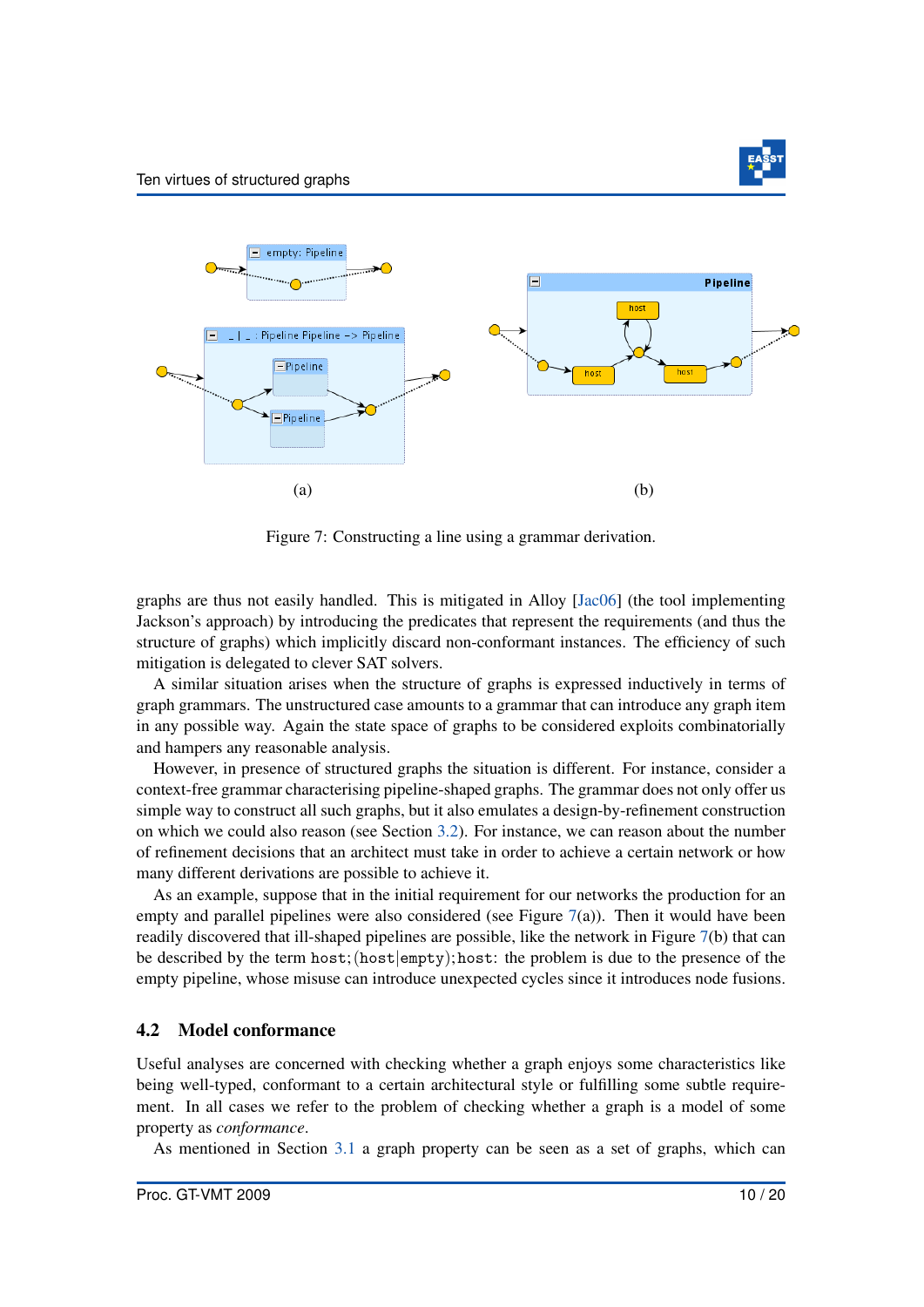<span id="page-11-0"></span>

Figure 8: An unstructured (a) and a structured (b) graph to be analysed.

be characterised by means of some mechanism like graph grammars, various kind of diagrams and logical predicates. Checking conformance for an unstructured graph means then applying expensive algorithms to check if the graph can be derived from a graph grammar, satisfies the constraints of the diagrams or fulfils the logical predicate.

Structured graphs, instead, carry the "blueprint" as an immediate witness that the underlying graph is conformant to a certain architectural style or to certain constraints required by the original specification. A hierarchical, structured graph can carry even more information, because part of its blueprint might be present in the graph itself.

Suppose that we do not trust such blueprint and we want to check it for conformance. Consider the examples on Figure [8](#page-11-0) depicting a flat graph (a) and a structured graph, both representing a star of rings.

Let us start with the unstructured graph. Checking conformance of a logical predicate potentially leads to consider each graph item (5 nodes and 6 edges) for each quantifier present in the predicate. Note that typical properties involve a non-trivial depth of quantifier nesting. A similar situation arises if we want to check conformance against a graph grammar, where (sub)graph isomorphism is a fundamental test which, again, might consider every graph item in the match.

Consider now the hierarchical graph. Observe that the hierarchical structure provides three layers, and each item in the layers is annotated with the declared shape type. The outermost layer is formed by a single edge declared as a star, the middle layer is the body of the star and contains two hubs and two pipelines (for a total of 4 edges and 5 nodes). Each such pipeline edge contains a graph of the bottom-most layer formed by 3 nodes and two host-typed edges. Clearly, the global conformance analysis can be divided in several smaller sub-problems driven by the declared structure of the hierarchical graph.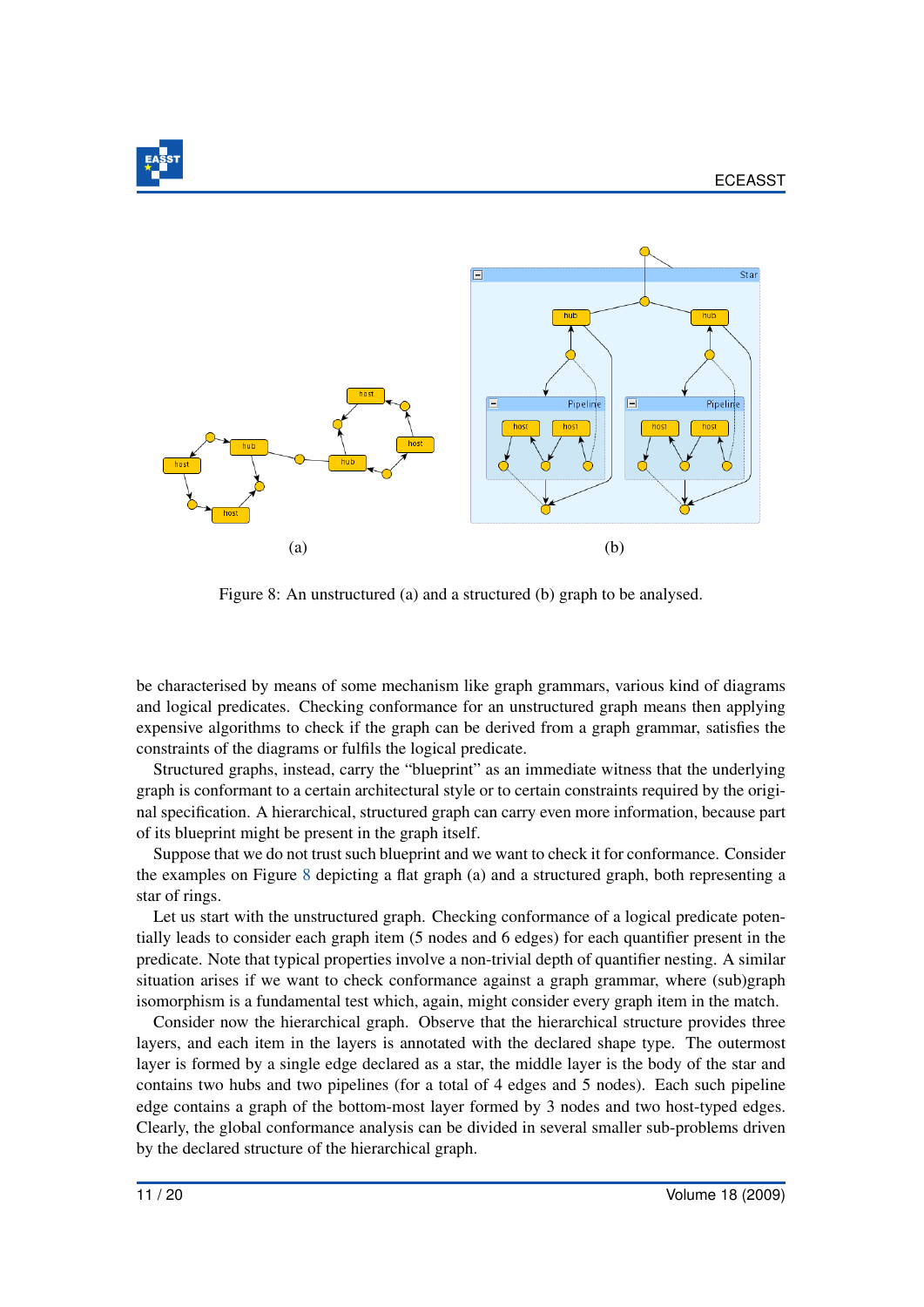

<span id="page-12-1"></span>

Figure 9: Behaviour rules for pipelines: conditional message passing using flat graphs (a) and hierarchical graphs (b).

### 5 Transforming Graphs

#### <span id="page-12-0"></span>5.1 Behaviour

Graphs have a long tradition as a structure for representing static aspects such as data, topologies or architectures. Another example that we have seen in Section [3.1](#page-3-0) is the use of graphs to represent the specification of static system requirements.

Graph are also used to represent dynamic system aspects such as the behaviour of a system. The main idea is that graphs are used to represent the state of a system and graph rewrites model the execution of the system. Various mechanisms for rewriting graphs have been proposed, ranging from the general-purpose graph transformation approaches by pushout construction  $\text{ICMR}^+$ 97, [EHK](#page-19-6)<sup>+</sup>97, [EK06\]](#page-19-9) or replacement [\[Hab92\]](#page-20-4) to specific mechanism like those based on relative pushouts for bigraphs [\[JM03\]](#page-20-0) or those based on multiple synchronisation for systems with mobility  $[FHL^+06]$  $[FHL^+06]$ . Overall, such models can account for complex graph manipulations by exploiting negative application conditions and sophisticated synchronisation mechanisms with the big advantage of their solid theories related to concurrency and distribution.

There are, however, some drawbacks in those cases in which flat, unstructured graphs are used. The first, obvious one regards the mechanism of rule matching. Basically, graph matching rules are based on subgraphs isomorphism, i.e. finding a part of the graph under consideration that matches the left-hand-side of a graph rewrite rule. The situation is similar to the one discussed in Section [4.2:](#page-10-0) in absence of structure the matching algorithm must consider the whole graph, while structure in the graph limits the number of subgraphs to be considered.

Another disadvantage of the use of flat graphs arises in presence of context-dependent behaviours. While standard techniques exist in term rewrite approaches to operational semantics (reactive contexts, SOS), in most graph-based approaches one has to decorate the graphs with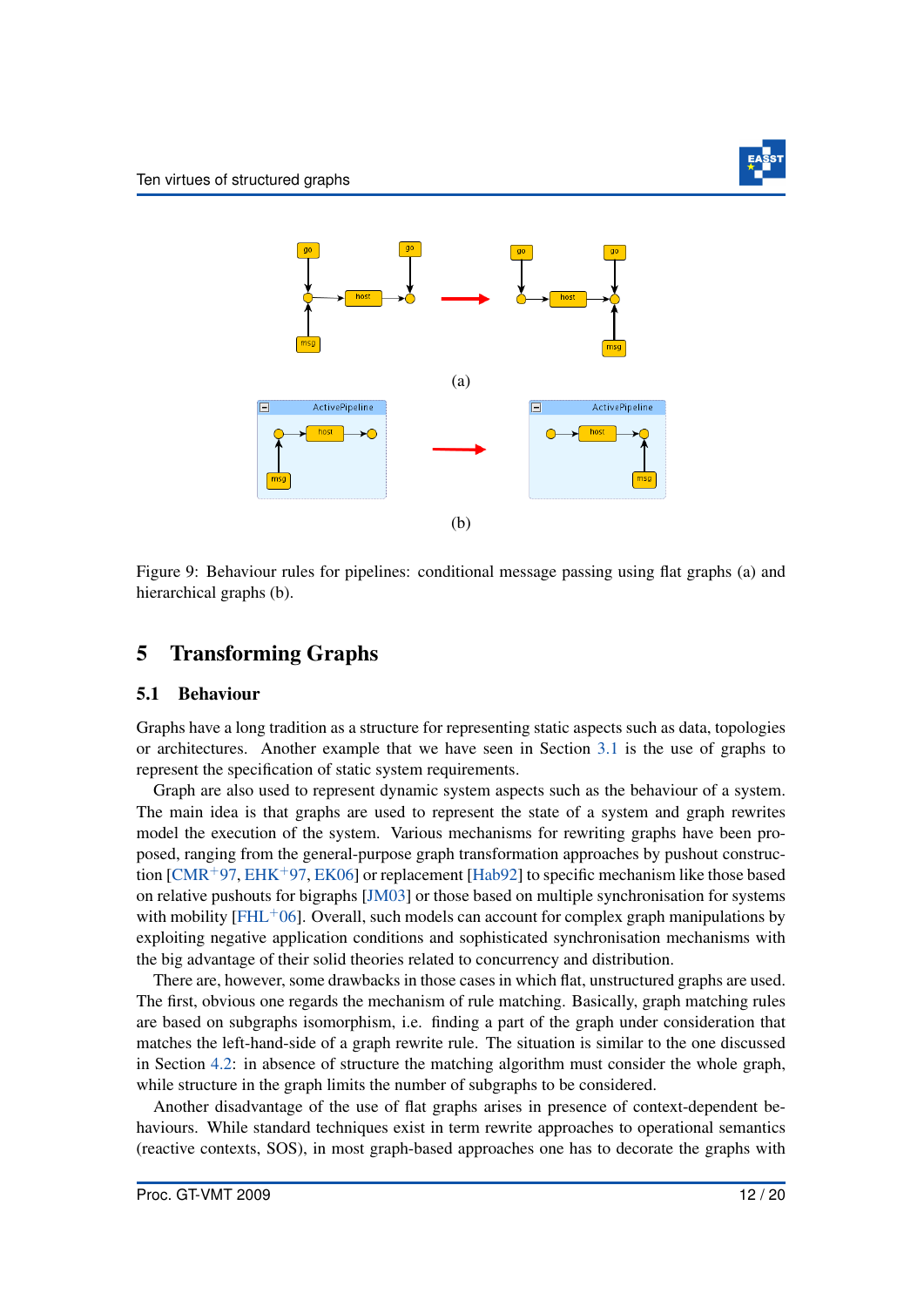

<span id="page-13-2"></span>

Figure 10: Reconfiguration rule to migrate hosts.

graph items that act as flags enabling or disabling the applicability of the rules (see [\[Gad03\]](#page-19-7) for an example of graph-based pi-calculus semantics, where rewriting under prefixes is inhibited). Hierarchical graphs can be used as a more elegant and convenient graph version of the above mentioned term rewrite mechanisms.

Consider, for instance, that we want to model message passing in our running scenario, but we want to make it dependent on the status (active, non-active) of the network. Using flat graphs one can, e.g., decorate active hosts network points with *go*-labelled edges. One rule for message passing would look like in Figure [9](#page-12-1) (a). One evident disadvantage is that our graphs will be full of active flags and that ad-hoc rules are needed to propagate the introduction or removal of those flags to enable or disable a part of the network. Using hierarchical graphs we could encode the network status information at the level of hierarchical frames, distinguishing between active and non-active pipelines. For instance, the rule in Figure [9](#page-12-1) (b) conditions message passing for two hosts to be within an active frame.<sup>[1](#page-13-1)</sup> An additional disadvantage of using unstructured graphs is that the rules must be shown to be conformance-preserving, i.e. one must show that the rules cannot transform a valid graph into a graph that does not represent a valid system configuration. Structured graphs, instead, are a convenient ground to define structure-preserving graph transaformations. We will see an example in the next section.

#### <span id="page-13-0"></span>5.2 Reconfiguration and Refactoring

We have seen in Section [5.1](#page-12-0) that graph transformations can be used to model ordinary run-time behaviour. There are, of course, other interesting applications of graph rewrite systems like the computation of graph algorithms, model-driven refactoring or architectural reconfiguration.

In comparison to ordinary behaviour, the kind of transformations involved in the latter applications might be very subtle and impose particular constraints. For instance, when reconfiguration

<span id="page-13-1"></span><sup>1</sup> In concrete hierarchical graph transformation approaches the rule might need additional information that we neglect here since this paper does not marry any particular technique.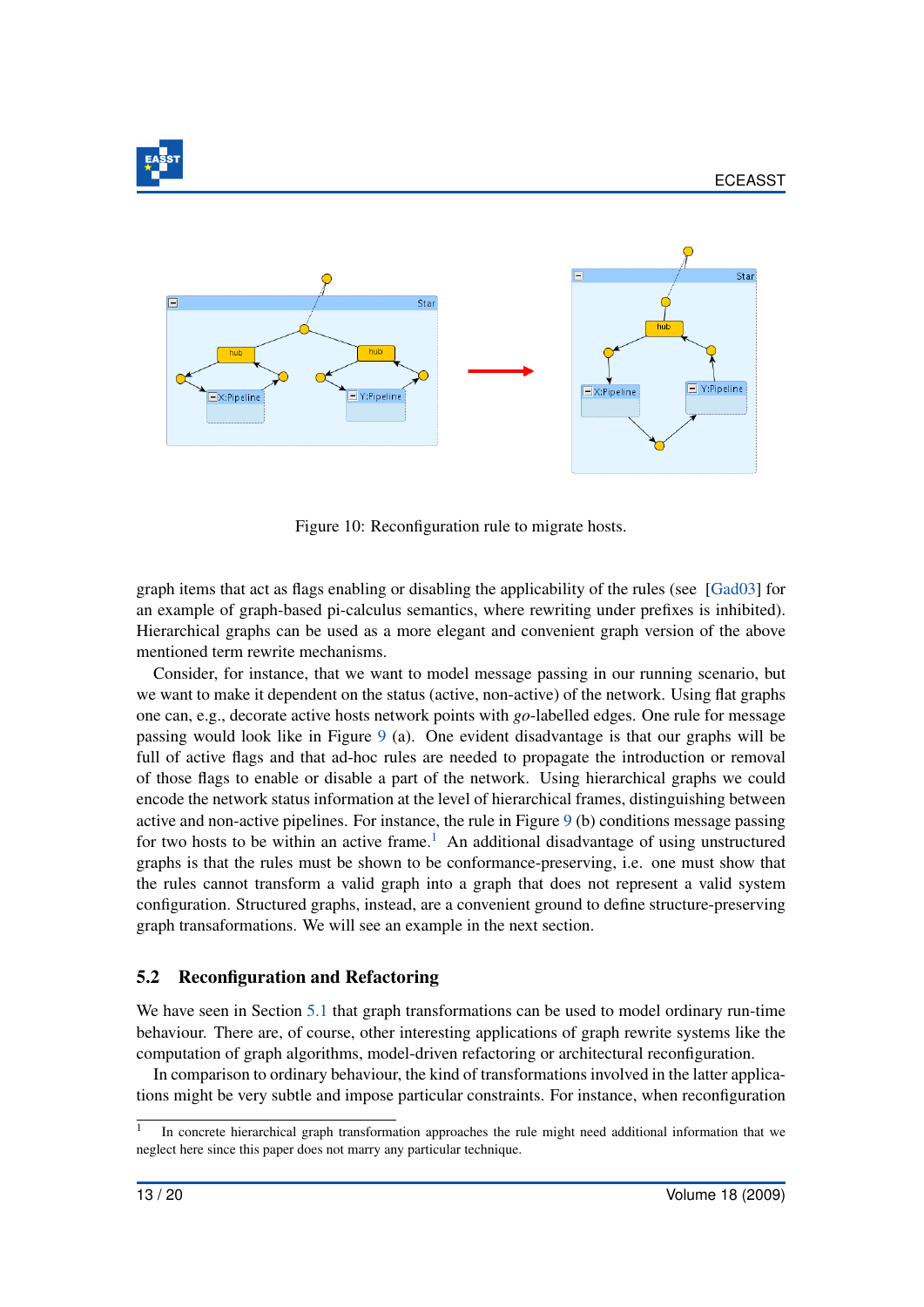

rules are considered, like in self-repairing and self-adaptive systems, then it is important to guarantee the conformance of the reconfigured system and to keep the reconfiguration as local as possible. In the case of model-driven refactoring, the transformation must be metamodel conformant.

When using flat graphs and ordinary graph transformation approaches such features are often hard to match and need to be studied case by case. For example, consider the case of a network made of a star of rings (see e.g. Figure [8\)](#page-11-0) and suppose we want to model the situation in which the hub of a ring may fail down triggering a network reconfiguration that migrates containment of the ring to another ring. Such reconfiguration is not easy to accomplish with ordinary graph transformation rules.<sup>[2](#page-14-1)</sup> The main problem is that the containment of the ring might be formed by an arbitrary number of hosts or complex subnetworks. A complex program of rewrite rules is needed and several intermediate states must be considered, i.e. the transformation is not atomic.

This is naturally accomplished by hierarchical graph transformation systems. Indeed, all we need is a rule like that informally depicted in Figure [10](#page-13-2) which migrates a whole pipeline in one shot and guarantees that the resulting network is well-formed.

More subtle reconfigurations can take place, for instance involving a change in the interface of a system's components or requiring synchronisation to agree on the common reaction to a certain failure. In all such cases the use of flat graphs imposes several challenges due to the need to directly manipulate individual graph items, to the eventual risk of having bad formed graphs as intermediate graphs during the reconfiguration and the need to show or verify that resulting graphs are well formed.

Hierarchical graphs can be helpful in those challenges since they allow to work on the structure of graphs, to manipulate groups of items and to have a more disciplined control over the resulting interfaces and structure. In some cases (e.g. [\[BLMT08\]](#page-18-0)) well formedness (e.g., style or metamodel conformance) must not even be proven: it can be guaranteed by construction.

### <span id="page-14-0"></span>6 Analysing Graph Transformations

We have already argued the convenience of structured graphs for the analysis of systems. In particular, we discussed the issue of checking whether a graph satisfies some static properties in Section [4.2.](#page-10-0) This section, instead, regards the dynamic aspects of systems modelled via some kind of graph rewrite system.

Verification approaches for graph transformation systems mainly consist on some mechanism to specify properties and algorithms to check them. Various logics have been developed, for instance extending Courcelle's Monadic Second Order logic (see [\[Cou97\]](#page-19-5) and Section [3.1\)](#page-3-0) with temporal modalities [\[BCKL07\]](#page-18-7). An alternative approach is to use some kind of ad-hoc spatial logic, taking inspiration from Caires spatial logic for the pi-calculus [\[CC03\]](#page-19-10). An approach to structured graphs based, e.g. on disciplined ways of *composing* graphs can inspire the derived logical operators for *decomposing* graphs. This might result in ad-hoc efficient algorithms, but also in a property specification closer to visualisation and thus easier to use.

In any case, the model-checking problem can be very complex when not unfeasible due to the size of the state space and the expressiveness of the logics. Indeed, the presence of rules

<span id="page-14-1"></span> $\overline{a}$  A detailed example can be found in [\[BLMT08\]](#page-18-0).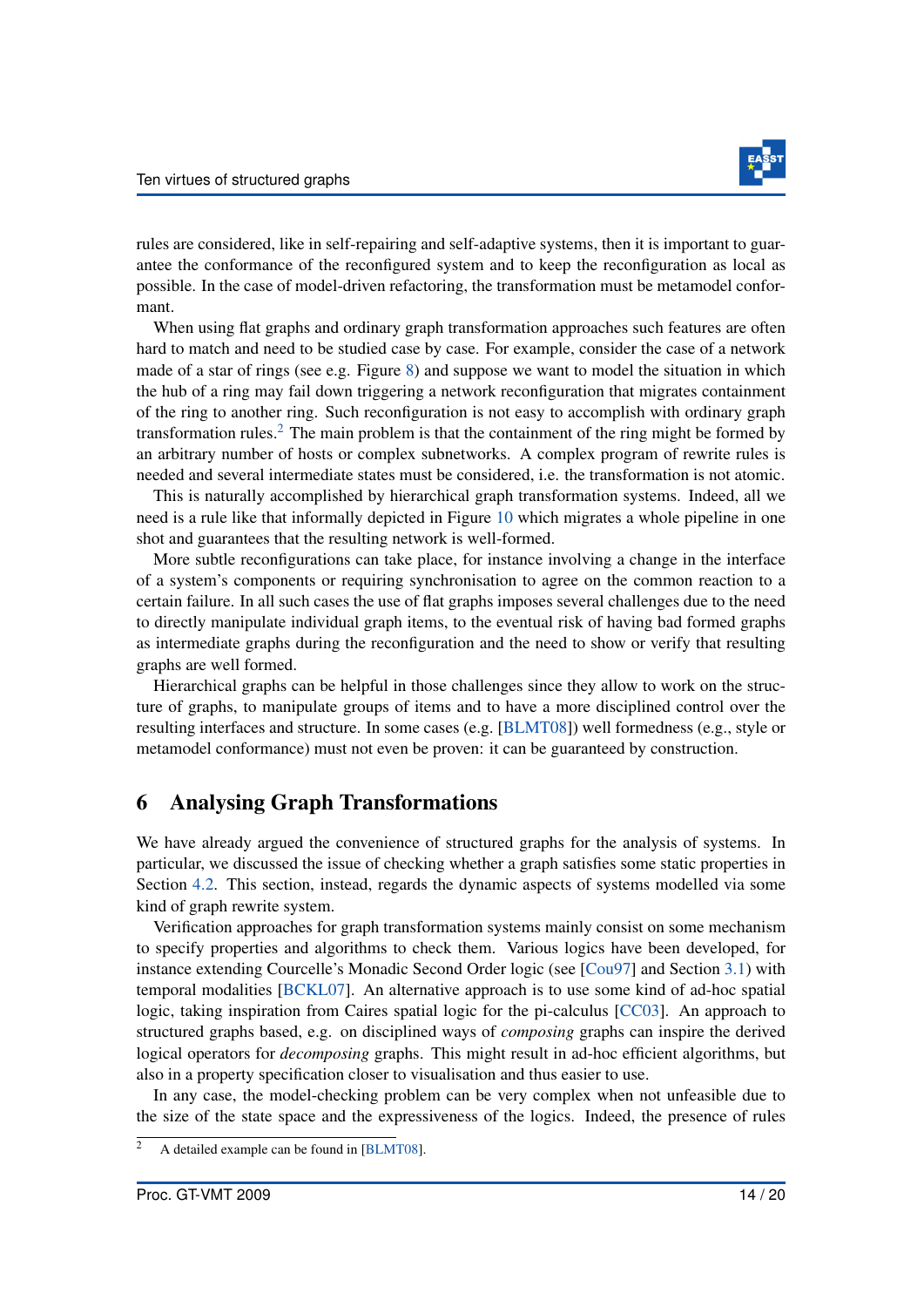

<span id="page-15-1"></span>

Figure 11: Two alternative encondings for pi-calculus process (ν*secret*) *facebook*(*secret*) | *facebook*(*message*) | *facebook*(*message*) . (*internet*(*message*) | *mailbox*(*message*)) .

introducing new items and logical quantifiers nested with temporal modalities complicates the verification problem.

To mitigate such problems, standard verification techniques must be applied. Some approaches exist that apply abstract interpretation techniques for the verification of graph rewrite systems (see [\[BCK08\]](#page-18-8) and the references therin) we argue that structured graphs can contribute further.

Indeed, as we have seen, structured graphs already offer a notable support for abstraction (c.f. Section [3.2\)](#page-6-0) and also for compositional issues (c.f. Section [3.3\)](#page-7-0). Consider for instance an approach based on context free graph grammars. Each syntactical category can be seen (in the functional reading) as a type. Such types can be used to define various abstractions. In our running scenario, for instance we might want to verify a particular network where we abstract away from all rings and we keep the full information of stars, only. Similarly, we can use the types to support a modular verification approach. Finally, we might show that some properties are inherent to rings or stars by structural induction.

### <span id="page-15-0"></span>7 Visual Encoding of Process Calculi

As exemplified by a vast literature, graphs offer a convenient ground for the specification and analysis of modern software systems with features such as distribution, concurrency and mobility. In this section we shall discuss the convenience of structured graphs for a particular purpose: the visual encoding of process calculi.

Various graph-based approaches have been used for this purpose. Among them, we recall those based on traditional Graph Transformation [\[Gad03\]](#page-19-7), Bigraphical Reactive Systems [\[JM03\]](#page-20-0)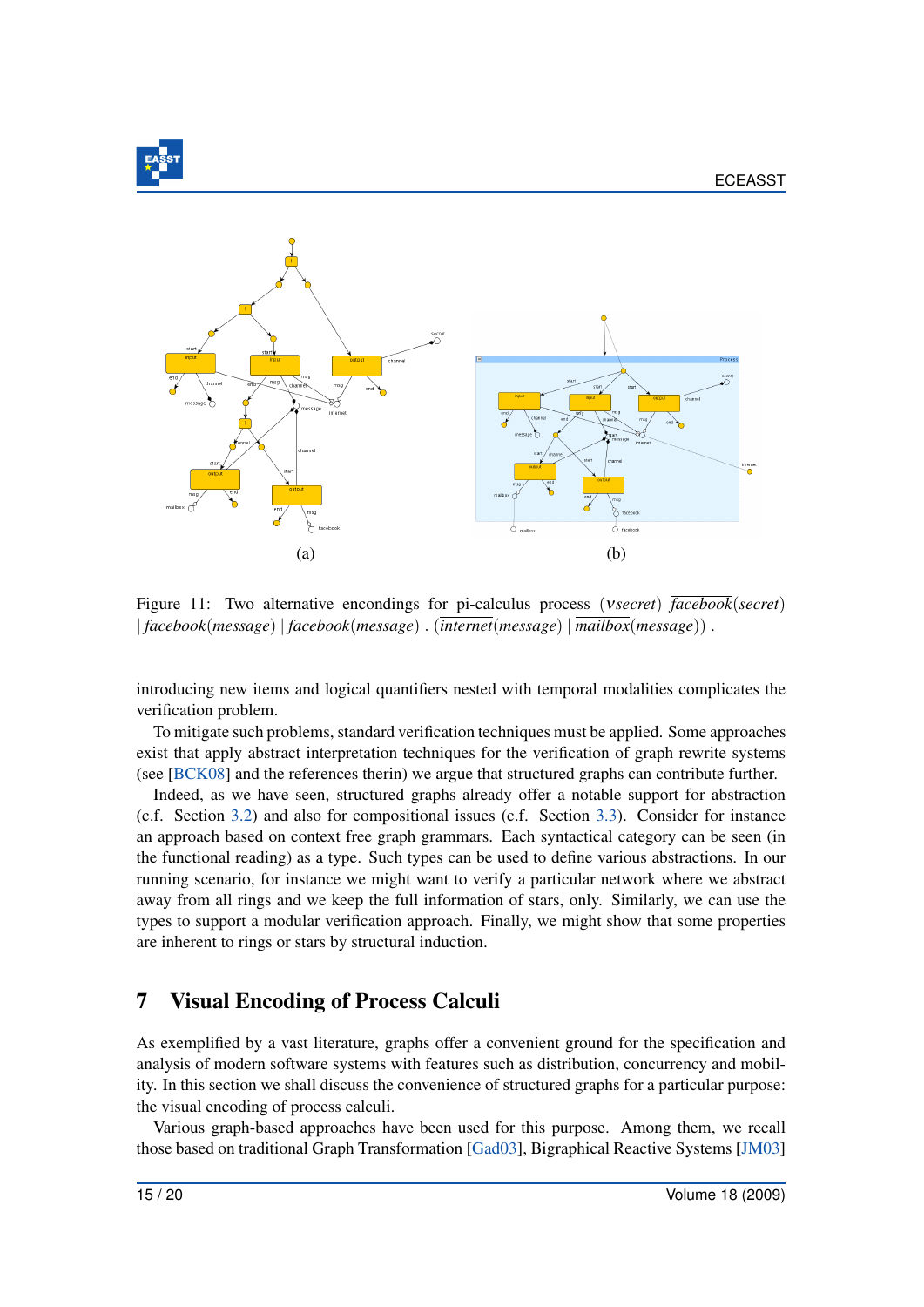

and Synchronized Hyperedge Replacement  $[FHL<sup>+</sup>06]$  $[FHL<sup>+</sup>06]$ .

Using any of such approaches to build a visual representation of an existing language involves two major challenges: encoding states and encoding the operational semantics. A correct state encoding should map structurally equivalent states into equivalent (typically isomorphic) graphs. In addition, the state encoding should also facilitate the encoding of the operational semantics, which typically means mimicking term rewrites via suitable graph rewrites.

An example of two possible encondings for pi-calculus process is depicted in Figure [11.](#page-15-1) The first one, Figure  $11(a)$  $11(a)$ , resembles the syntactic tree of the term. The main drawback is that a particular parsing of the parallel composition is chosen and to get rid of the associativity and commutativity of parallel composition graph isomorphism is not enough: a weaker graph equivalence notion is needed. Unfortunately, graph transformation approaches and tools are strongly based on graph isomorphism. Another drawback is that the graph requires additional annotations for identifying the root of the process (the program control), which nodes represent free or restricted names, and so on. Instead, the second encoding Figure  $11(b)$  $11(b)$  is more convenient and elegant as it gets rid of the axioms for parallel composition by graph isomorphism, only. In addition, a suitable interface allows to see the whole graph as a process with well-identified root control and free names.

When the language is a process calculus, the encoding of a state is facilitated by the algebraic structure of states (i.e. processes are terms) and it is typically defined inductively on such structure. However, the syntax of graph formalisms is often not provided with suitable features for names, name restrictions or hierarchical aspects. Typical solutions consist in developing an adhoc algebraic syntax, involving an implicit or explicit structuring of the graph formalism based, e.g., on set-theoretic definition of graphs with interfaces (e.g. [\[Gad03,](#page-19-7) [GM08a\]](#page-20-8)), enriched type systems (e.g. [\[BS06,](#page-19-11) [GM08b\]](#page-20-9)) or tree-based hierarchies (e.g. [\[JM03,](#page-20-0) [GM08a\]](#page-20-8)).

The less structured the underlying graphs are, the more cumbersome the encodings and their correctness proof become. A disciplined graph algebra provides in some sense a structured view of graphs and their legal compositions that facilitates the visual specification of processes and simplifies the proofs of correctness: the algebraic structure of both states and graphs enables proofs by structural induction and defines a bijection between processes and graphs.

One important advantage of graphical encodings is the intuitive visual modeling of complex systems, where the graph itself should offer an immediate characterisation of the represented system. This fact has been exploited with success, e.g., in the modeling of process calculi.

In the case of process calculi for modern systems like those around global computing and service oriented paradigms, there are some notions like sessions, transactions and nested compensations that require logical grouping of components or some notion of containment. For example, when a transaction is aborted it is important that all participants counteract. Again, when flat graphs are considered, some ad hoc encoding of containment is necessary.

The literature provides some examples that witness the convenience of structuring graphs for encoding process calculi. For instance, the encoding of the pi-calculus of [\[Gad03\]](#page-19-7) which is based on a notion of graphs with interfaces for the free nodes of a graph (i.e. the free names of a process) has been simplified in [\[BGL09\]](#page-18-9) with a richer notion of interface distinguishing nodes for the program control and the names. Examples also exist for Bigraphs, where restricted, more structured subsets of the bigraphs have been used to conveniently model different process calculi [\[BS06,](#page-19-11) [GM08b\]](#page-20-9).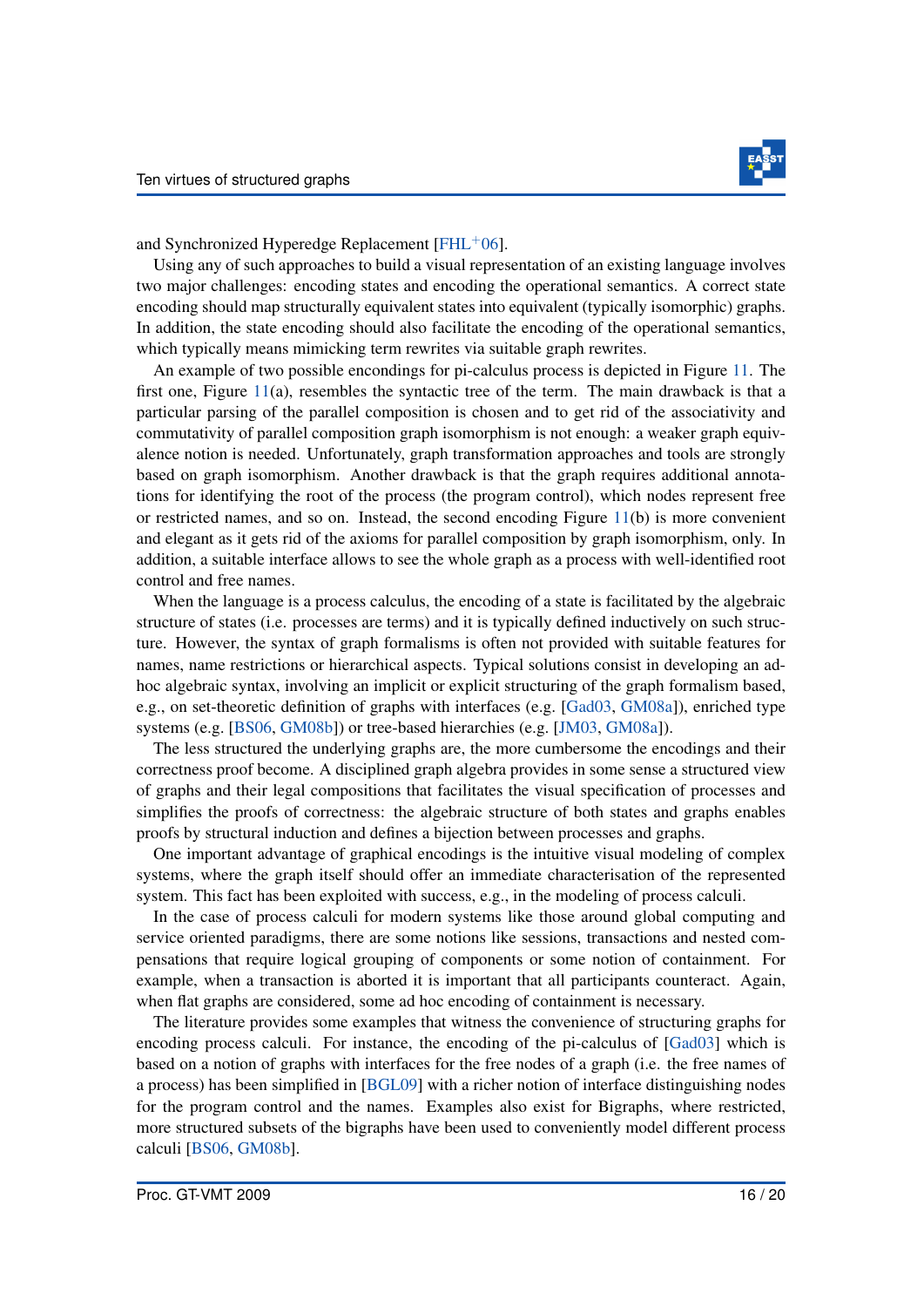

# <span id="page-17-0"></span>8 Conclusion

We have discussed the advantages of structured graphs in up to ten different aspects of the graphbased engineering of software systems. Our arguments are mainly inspired by the various approaches to structured (possibly hierarchical) graphs that can be found in the literature. It is out of the scope of this paper to overview all of them. Interested readers are referred to bi-graphs [\[JM03\]](#page-20-0), hierarchical graph transformation [\[DHP02,](#page-19-0) [DHJ](#page-19-1)+08], shaped graphs [\[HM04\]](#page-20-1) and the references therein.

The main source of inspiration, however, is our own contribution to this field which is called *Architectural Design Rewriting* (ADR) [\[BLMT08\]](#page-18-0). ADR is a proposal for the design of complex software systems. The key features of ADR are: 1) hierarchical graphs with interfaces; 2) algebraic presentation; 3) inductively-defined reconfigurations.

Roughly, the underlying model consists of some kind of interfaced graphs whose inner items represent the architectural units and their interconnections and whose interface expresses the overall type and its connection capabilities. Architectures are designed inductively by a set of productions which enable: top-down refinement, like replacing an abstract component with a possibly partial realisation; bottom-up typing, like inferring the type of an actual architecture; well-formed composition, like composing some well-typed actual architectures together so to guarantee that the result is still well-typed. In the functional reading, the set of productions defines an algebra of terms, each providing a proof of style conformance. Hence, the interpretation of a proof term is the actual architecture.

The dynamics is then expressed by term rewrite rules acting over proof terms rather than over actual architectures. This has many advantages, like guaranteeing that all reconfigurations are style-preserving by construction.

The flexibility of ADR has been validated over heterogeneous models such as network topologies, architectural styles and modelling languages. A prototypical implementation of ADR is also being developed using Maude  $[CDE^+07]$  $[CDE^+07]$ , a high-performance tool implementing Rewriting Logic [\[MR07\]](#page-20-10) and well suited for the approach as it offers native features such as conditional rewrite rules and built-in tools such as an LTL model checker. As an example, we have developed a simple visualiser of algebraic specifications of hierarchical graphs. The web site of ADR [\(http://www.albertolluch.com/research/adr\)](http://www.albertolluch.com/research/adr) makes both tools available and provides links to several additional resources.

There are still some open challenges in the field of graphs and graph transformation systems: mimicking standard and advanced term rewrite techniques such as structural operational semantics or symbolic semantics, representation of complex models from service oriented applications to biological systems, and so on. We expect that in all cases, the use of structured, hierarchical graphs will play a fundamental role.

Acknowledgements: Research on ADR is supported by EU FET-GC2 IP project SENSORIA, IST-2005-016004. The work on ADR has been done in collaboration with several colleagues, with whom we have been honoured to exchange many ideas, compare different perspectives and approaches, share stress and friendship and whose contribution has been fundamental for the topics of the talk of the first author and the paper: Ugo Montanari, Emilio Tuosto, Fabio Gadducci, Antonio Bucchiarone, Stefania Gnesi and Dan Hirsch.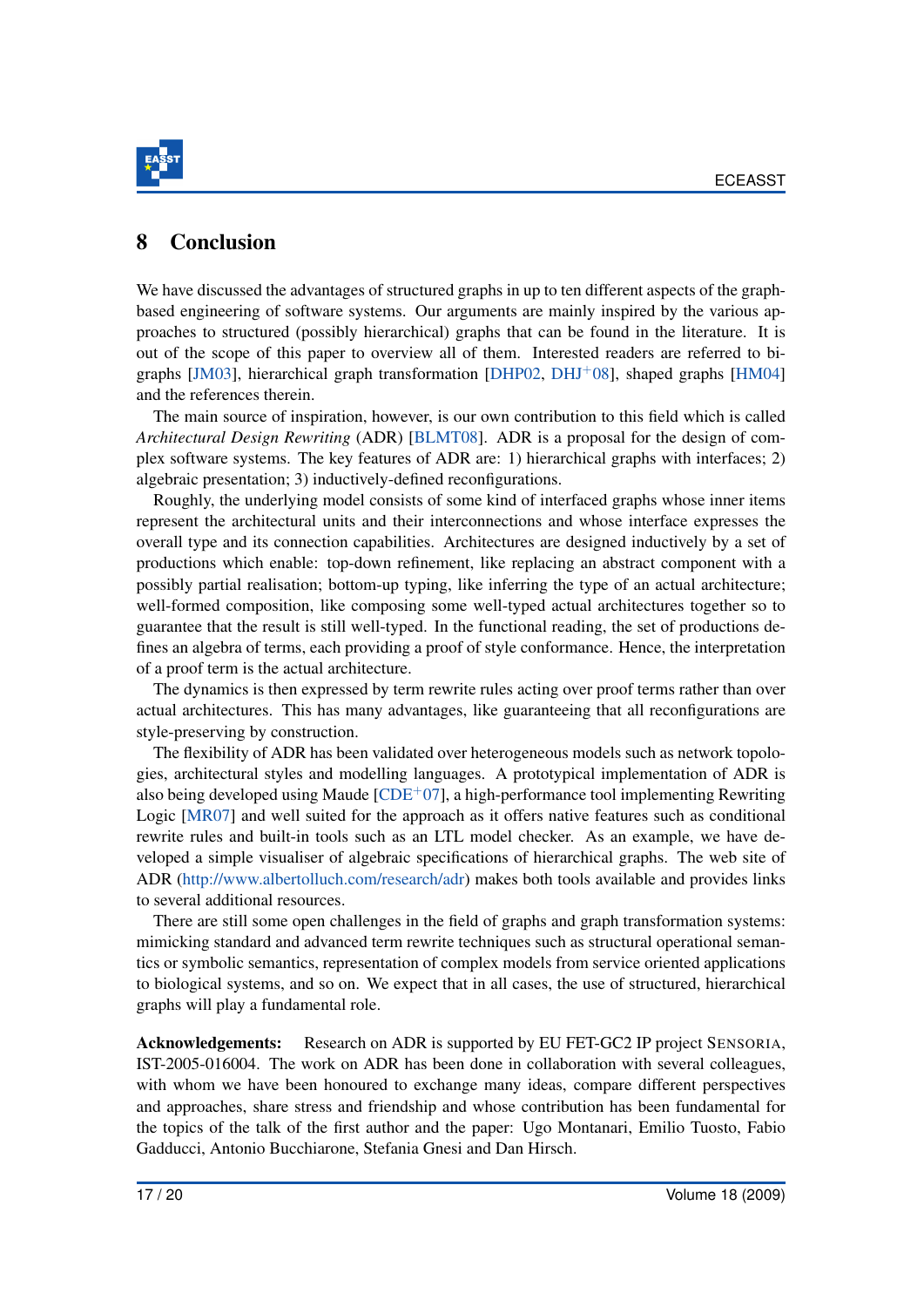

The first author would also like to thank GT-VMT 2009 chairs Artur Boronat and Reiko Heckel for their kind invitation to present this work.

### Bibliography

- <span id="page-18-5"></span>[BBG+08] R. Bruni, A. Bucchiarone, S. Gnesi, D. Hirsch, A. Lluch-Lafuente. Graph-Based Design and Analysis of Dynamic Software Architectures. In Degano et al. (eds.), *Concurrency, Graphs and Models, Essays Dedicated to Ugo Montanari on the Occasion of His 65th Birthday*. Lect. Notes in Comput. Sci. 5065, pp. 37–56. Springer Verlag, 2008.
- <span id="page-18-3"></span>[BBGM08] R. Bruni, A. Bucchiarone, S. Gnesi, H. Melgratti. Modelling Dynamic Software Architectures using Typed Graph Grammars. In Koenig et al. (eds.), *Proceedings of GTVC'07*. Elect. Notes in Th. Comput. Sci. 213.1, pp. 39–53. Elsevier Science, 2008.
- <span id="page-18-8"></span>[BCK08] P. Baldan, A. Corradini, B. König. Unfolding Graph Transformation Systems: Theory and Applications to Verification. In Degano et al. (eds.), *Concurrency, Graphs and Models, Essays Dedicated to Ugo Montanari on the Occasion of His 65th Birthday*. Lect. Notes in Comput. Sci. 5065, pp. 16–36. Springer Verlag, 2008.
- <span id="page-18-7"></span>[BCKL07] P. Baldan, A. Corradini, B. König, A. Lluch-Lafuente. A Temporal Graph Logic for the Verification of Graph Transformation Systems. In *Proceedings of WADT'06*. Lect. Notes in Comput. Sci. 4409, pp. 1–20. Springer Verlag, 2007.
- <span id="page-18-9"></span>[BGL09] R. Bruni, F. Gadducci, A. Lluch-Lafuente. Graphical Representation of Process Calculi via an Algebra of Hierarchical Graphs. 2009. Manuscript available at [http:](http://www.albertolluch.com/papers/adr.algebra.pdf) [//www.albertolluch.com/papers/adr.algebra.pdf.](http://www.albertolluch.com/papers/adr.algebra.pdf)
- <span id="page-18-2"></span>[BH04] L. Baresi, R. Heckel. Tutorial Introduction to Graph Transformation: A Software Engineering Perspective. In Ehrig et al. (eds.), *Proceedings of ICGT'04*. Lect. Notes in Comput. Sci. 3256, pp. 431–433. Springer Verlag, 2004.
- <span id="page-18-4"></span>[BHTV04] L. Baresi, R. Heckel, S. Thöne, D. Varró. Style-Based Refinement of Dynamic Software Architectures. In *Proceedings of WICSA'04*. Pp. 155–166. IEEE Computer Society, 2004.
- <span id="page-18-6"></span>[BLM09] R. Bruni, A. Lluch-Lafuente, U. Montanari. Hierarchical Design Rewriting with Maude. In Rosu (ed.), *Proceedings of WRLA'08*. Elect. Notes in Th. Comput. Sci. 238.3, pp. 45–62. Elsevier Science, 2009.
- <span id="page-18-0"></span>[BLMT08] R. Bruni, A. Lluch-Lafuente, U. Montanari, E. Tuosto. Style-Based Architectural Reconfigurations. *Bulletin of the EATCS* 94:161–180, 2008.
- <span id="page-18-1"></span>[BP05] L. Baresi, M. Pezzè. From Graph Transformation to Software Engineering and Back. In *Formal Methods in Software and Systems Modeling, Essays Dedicated to Hartmut*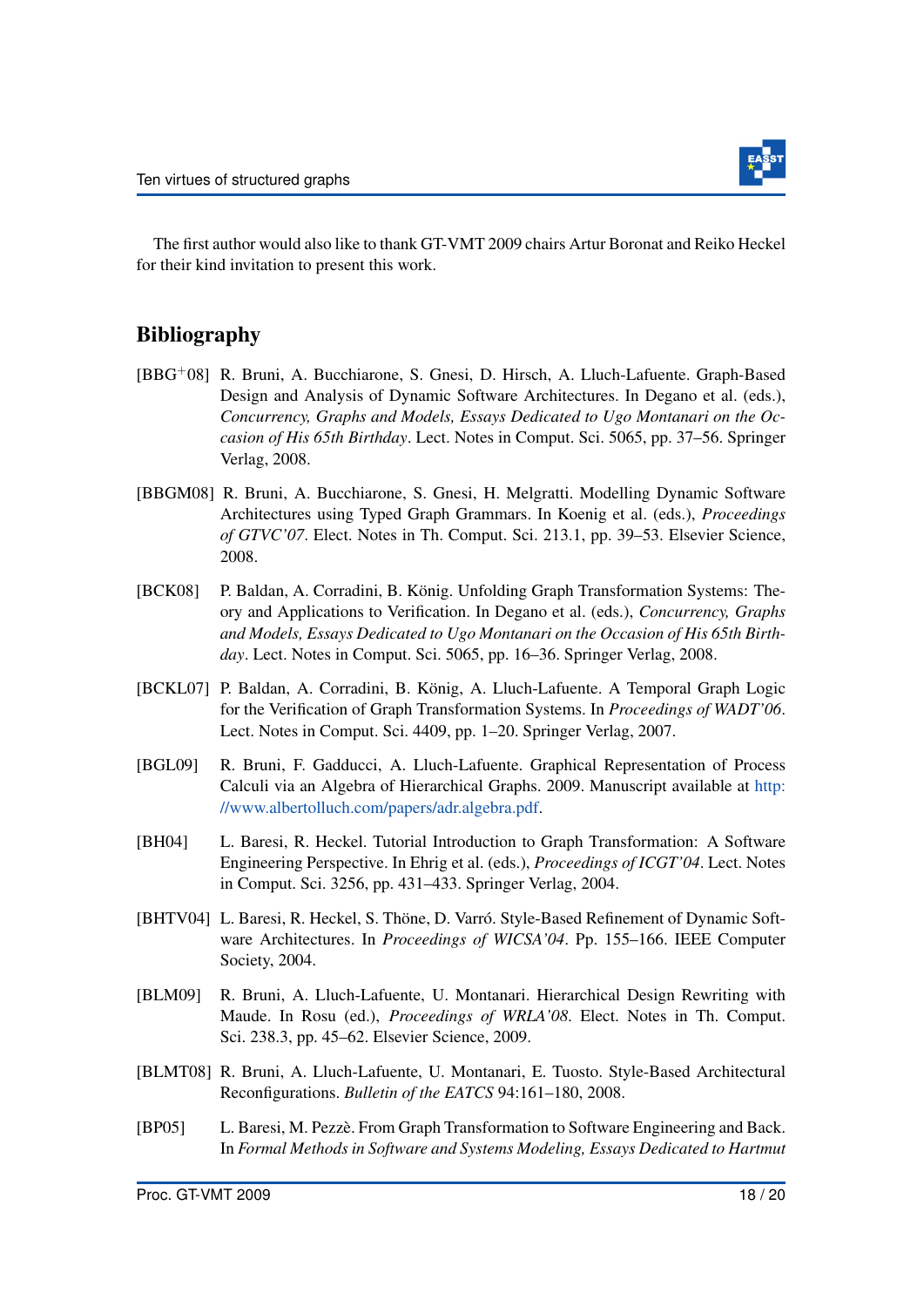

*Ehrig, on the Occasion of His 60th Birthday*. Lect. Notes in Comput. Sci. 3393, pp. 24–37. Springer Verlag, 2005.

- <span id="page-19-11"></span>[BS06] M. Bundgaard, V. Sassone. Typed polyadic pi-calculus in bigraphs. In *Proceedings of PPDP'06*. Pp. 1–12. ACM, 2006.
- <span id="page-19-10"></span>[CC03] L. Caires, L. Cardelli. A spatial logic for concurrency (part I). *Inf. Comput.* 186(2):194–235, 2003.
- <span id="page-19-12"></span>[CDE<sup>+</sup>07] M. Clavel, F. Durán, S. Eker, P. Lincoln, N. Martí-Oliet, J. Meseguer, C. Talcott. *All About Maude - A High-Performance Logical Framework*. LNCS 4350. Springer, 2007.
- <span id="page-19-4"></span>[CMR<sup>+97]</sup> A. Corradini, U. Montanari, F. Rossi, H. Ehrig, R. Heckel, M. Löwe. Algebraic Approaches to Graph Transformation - Part I: Basic Concepts and Double Pushout Approach. In *Handbook of Graph Grammars*. Pp. 163–246. 1997.
- <span id="page-19-5"></span>[Cou97] B. Courcelle. The Expression of Graph Properties and Graph Transformations in Monadic Second-Order Logic. In *Handbook of Graph Grammars and Computing by Graph Transformation*. Pp. 313–400. World Scientific, 1997.
- <span id="page-19-3"></span>[DBL] DBLPVis Homepage. [http://dblpvis.uni-trier.de/.](http://dblpvis.uni-trier.de/)
- <span id="page-19-1"></span>[DHJ+08] F. Drewes, B. Hoffmann, D. Janssens, M. Minas, N. Van Eetvelde. Shaped Generic Graph Transformation. In *Proceedings of AGTIVE'07*. Lect. Notes in Comput. Sci. 5088, pp. 201–216. Springer Verlag, 2008.
- <span id="page-19-0"></span>[DHP02] F. Drewes, B. Hoffmann, D. Plump. Hierarchical Graph Transformation. *Journal on Computer and System Sciences* 64(2):249–283, 2002.
- <span id="page-19-2"></span>[dot] Graphviz Homepage. [http://www.graphviz.org/.](http://www.graphviz.org/)
- <span id="page-19-6"></span>[EHK<sup>+</sup>97] H. Ehrig, R. Heckel, M. Korff, M. Löwe, L. Ribeiro, A. Wagner, A. Corradini. Algebraic Approaches to Graph Transformation - Part II: Single Pushout Approach and Comparison with Double Pushout Approach. In *Handbook of Graph Grammars*. Pp. 247–312. World Scientific, 1997.
- <span id="page-19-9"></span>[EK06] H. Ehrig, B. König. Deriving bisimulation congruences in the DPO approach to graph rewriting with borrowed contexts. *Mathematical Structures in Computer Science* 16(6):1133–1163, 2006.
- <span id="page-19-8"></span>[FHL+06] G. L. Ferrari, D. Hirsch, I. Lanese, U. Montanari, E. Tuosto. Synchronised Hyperedge Replacement as a Model for Service Oriented Computing. In *Proceedings of FMCO'05*. Lect. Notes in Comput. Sci. 4111, pp. 22–43. Springer Verlag, 2006.
- <span id="page-19-7"></span>[Gad03] F. Gadducci. Term Graph Rewriting for the pi-Calculus. In *Proceedings of APLAS'03*. Lect. Notes in Comput. Sci. 2895, pp. 37–54. Springer Verlag, 2003.